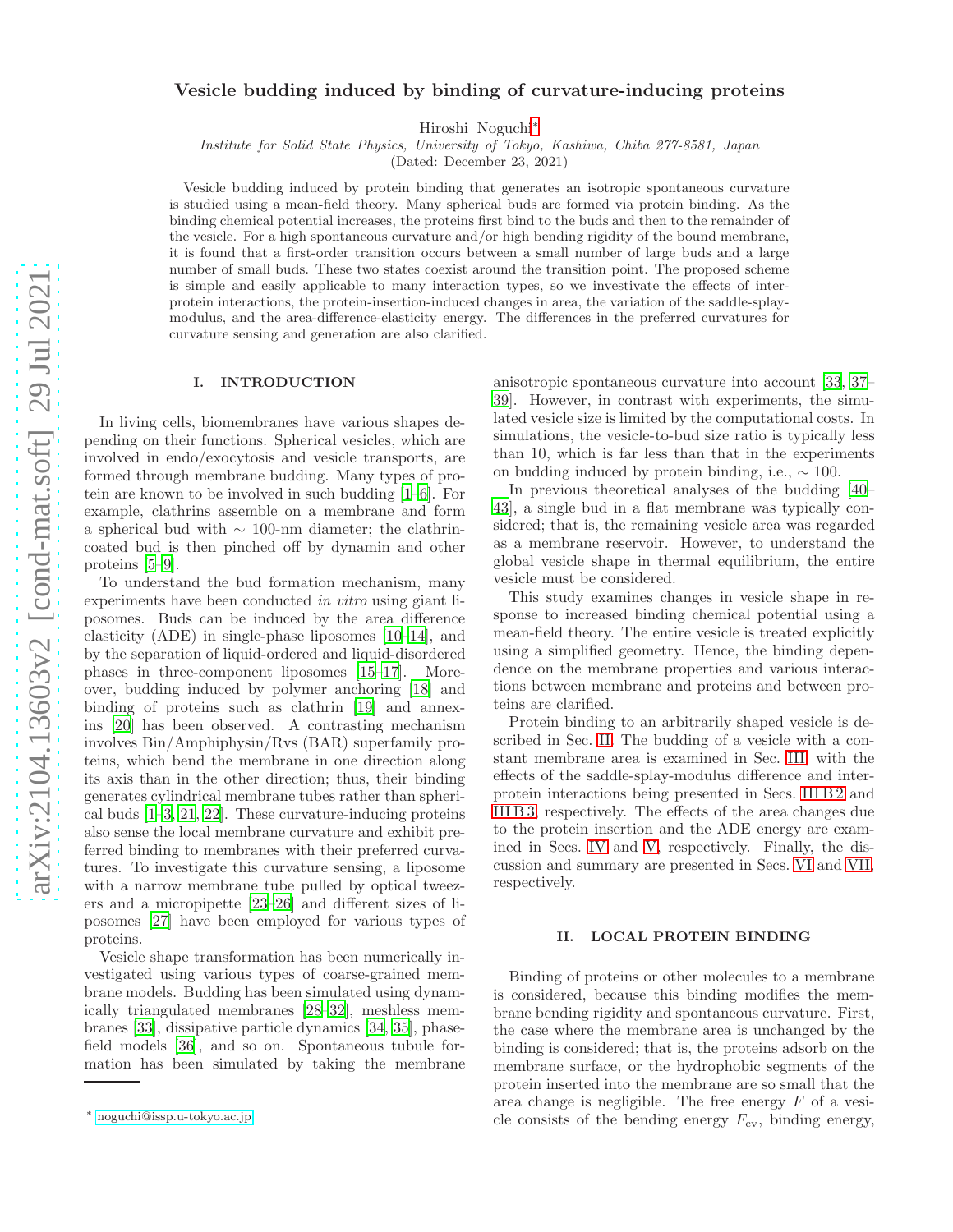inter-protein interaction energy, and mixing entropy:

<span id="page-1-0"></span>
$$
F = F_{\rm cv} + \int dA \left\{ -\frac{\mu}{a_{\rm p}} \phi + b\phi^2 + \frac{k_{\rm B}T}{a_{\rm p}} [\phi \ln(\phi) + (1 - \phi) \ln(1 - \phi)] \right\},\
$$
  
\n
$$
F_{\rm cv} = 4\pi \bar{\kappa}_{\rm d} (1 - g) + \int dA \left\{ 2\kappa_{\rm d} H^2 (1 - \phi) \right\} \tag{2}
$$
  
\n
$$
+2\kappa_{\rm p} (H - H_0)^2 \phi + (\bar{\kappa}_{\rm p} - \bar{\kappa}_{\rm d}) C_1 C_2 \phi \right\},
$$

where A is the membrane area,  $\phi$  is the local protein density ( $\phi = 1$  at the maximum coverage),  $\mu$  is the chemical potential of the protein binding,  $k_BT$  is the thermal energy,  $C_1$  and  $C_2$  are the principal curvatures, and H is the mean curvature of each position  $(H = (C_1 + C_2)/2)$ . Here, subscript p indicates the bound-membrane quantities and  $a_p$  is the area covered by one protein (the maximum number of the bound proteins is  $A/a_p$ ). The remaining terms are defined in the below discussion.

The membrane is in a fluid phase and  $F_{\rm cv}$  is the second-order expansion to the curvature [\[44](#page-12-26), [45](#page-12-27)]. The bare (protein-unbound) membrane has bending rigidity  $\kappa_d$  with zero spontaneous curvature. The bound proteins are considered to be laterally isotropic (i.e., they have no preferred bending direction); hence, the bound membrane has a bending rigidity  $\kappa_{\rm p}$  and finite spontaneous mean curvature  $H_0$ , which is the half of the spontaneous curvature  $C_0$  because  $H_0 = C_0/2$ . Here,  $H_0$  is used instead of  $C_0$ , because  $1/H_0$  is the radius of the spherical membrane to minimize the bending energy of the protein-bound membrane (the second term in the in-tegral of Eq. [\(2\)](#page-1-0) for  $F_{\rm cv}$ ). The first term of Eq. (2) represents the integral over the Gaussian curvature  $C_1C_2$ with the saddle-splay modulus  $\bar{\kappa}_d$  (also called the Gaus-sian modulus) [\[46](#page-12-28)] of the bare membrane, where  $g$  is the genus of the vesicle. This type of bending energy for protein binding has been used in Refs. [\[32,](#page-12-17) [47\]](#page-12-29), as well as for a cylindrical membrane with protein rods of anisotropic spontaneous curvature [\[48\]](#page-12-30).

In this study,  $\kappa_{\rm d} = 20 k_{\rm B}T$  and  $\bar{\kappa}_{\rm d}/\kappa_{\rm d} = -1$  are used as they are typical values of lipid membranes. Since  $\bar{\kappa}_{\rm p}$ for the bound membrane is unknown, two cases are considered:  $\bar{\kappa}_{\rm p} = -\kappa_{\rm p}$  and  $\bar{\kappa}_{\rm p} = \bar{\kappa}_{\rm d}$ . In the former case, the proteins have the same ratio to the bending rigidity as for the bare membrane. In the latter, the proteins do not change the saddle-splay modulus of the membrane. The former condition is considered in this work, unless otherwise specified (the latter condition is examined in Sec. [III B 2\)](#page-7-0).

The first term in the integral of Eq. [\(1\)](#page-1-0) represents the protein binding energy. Under higher  $\mu$ , more proteins bind to the membrane. The last two terms of Eq. [\(1\)](#page-1-0) represent the pairwise inter-protein interactions and the mixing entropy of the bound proteins, respectively. Proteins have repulsive or attractive interactions at  $b > 0$ and  $b < 0$ , respectively. In the addition of the direct inter-protein interactions, the proteins interact with each



<span id="page-1-1"></span>FIG. 1. Schematic of the membrane. (a) Binding and unbinding of proteins to the membrane. (b) Budded vesicle. The buds and the large remaining vesicle have spherical shapes with radii of  $R_{\text{bud}}$  and  $R_{\text{L}}$ , respectively. (c) Prolate vesicle approximated by cylinder combined with two hemispheres with radius  $R_{\text{pro}}$  and cylinder length  $L_{\text{pro}}$ .



<span id="page-1-2"></span>FIG. 2. Protein density  $\phi$  as a function of the local mean curvature H for a spherical membrane  $(H = C_1 = C_2)$ . (a), (b) The binding chemical potential  $\mu$  is varied for  $\kappa_{\rm p}/\kappa_{\rm d}=3$ at (a)  $H_0^2 a_p = 0.04$  and (b)  $H_0^2 a_p = 0.01$ . (c) The bending rigidity  $\kappa_{\rm p}$  of the bound membrane is varied for  $\mu = 0$  and  $H_0^2 a_{\rm p} = 0.01.$ 

other via membrane (bending deformation, height mismatch, and Casimir-like interactions) [\[47,](#page-12-29) [49](#page-12-31)[–52](#page-12-32)]. Here, we consider only weak curvature-independent interactions so that proteins are uniformly distributed in each component. Note that membrane-mediated interactions between soft objects such as proteins can be much weaker than hard objects [\[53\]](#page-12-33).

The inter-protein interaction via the spontaneous curvature is also considered in this work. If the proteins have large hydrophobic domains above the membrane, as depicted on the right side of Fig.  $1(a)$ , a repulsive interaction yields a positive spontaneous curvature [\[23\]](#page-12-13). Opposite (negative) curvature can be induced by an at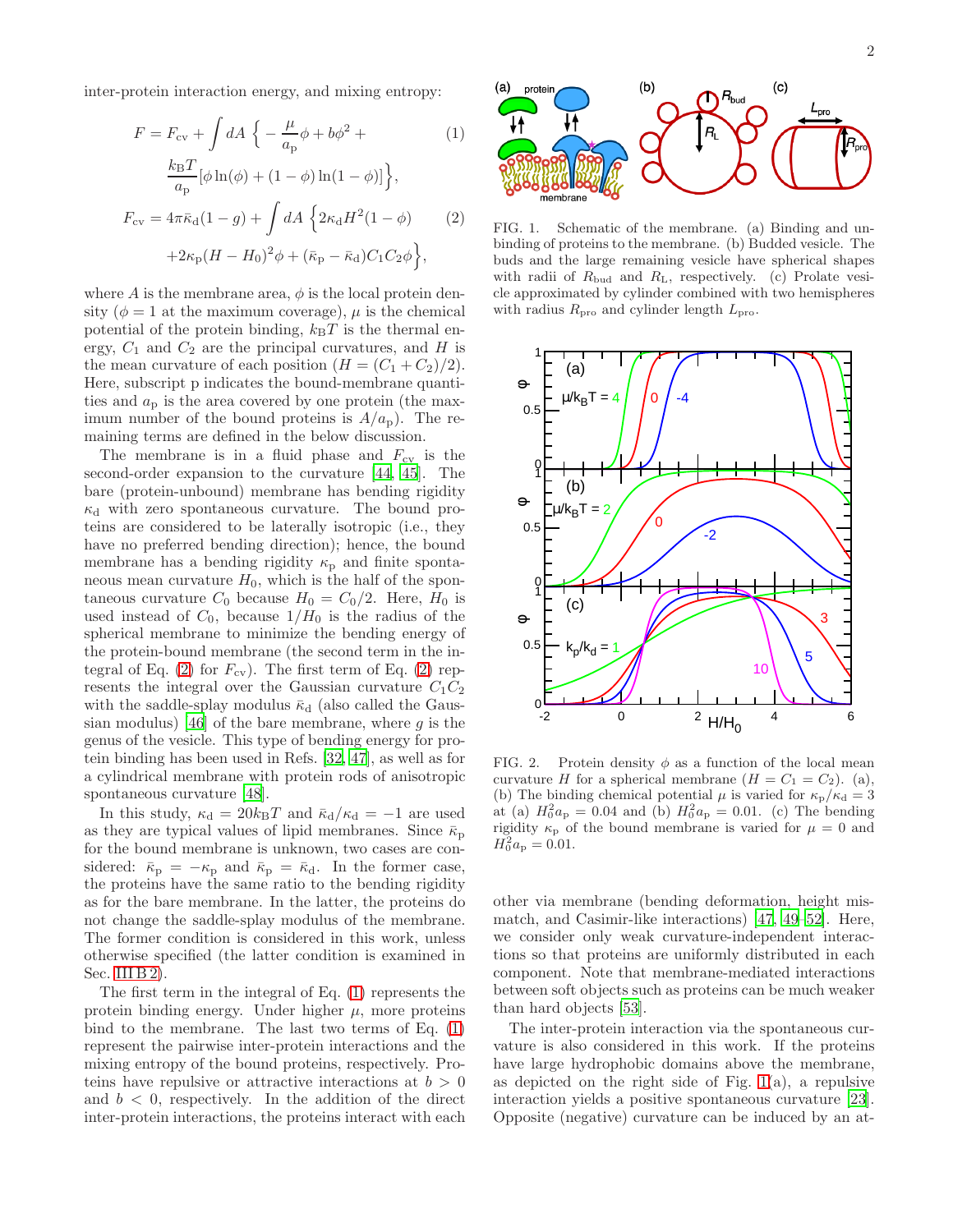tractive interaction. In this study, linear dependence on the protein density is considered as a leading-order approximation; i.e.,  $H_0$  is replaced by  $H'_0 = H_0 + H_1 \phi$  in Eq. [\(2\)](#page-1-0). The effect of this condition on a constant-area vesicle is discussed in Sec. [III B 3.](#page-7-1) For the other conditions, only constant spontaneous curvature  $(H_1 = 0)$  is considered, for simplicity.

In thermal equilibrium, the protein density  $\phi$  is locally determined for the given curvatures. When the interprotein interactions are negligible  $(b = 0 \text{ and } H_1 = 0), \phi$ is obtained from  $\partial F/\partial \phi|_H = 0$  for a spherical membrane  $(H = C_1 = C_2)$  as a sigmoid function:

<span id="page-2-1"></span>
$$
\phi = \frac{1}{1 + \exp\left[\frac{a_p}{k_B T} \left(2\kappa_{\text{dif}} H^2 - 4\kappa_p H_0 H + \sigma_p\right)\right]},\qquad(3)
$$

where  $\kappa_{\text{dif}} = \kappa_{\text{p}} - \kappa_{\text{d}} + (\bar{\kappa}_{\text{p}} - \bar{\kappa}_{\text{d}})/2$  and  $\sigma_{\text{p}} = -\mu/a_{\text{p}} +$  $2\kappa_{\rm p}H_0^2$ . For  $\kappa_{\rm dif} = 0$  and  $H = 0$ , this expression corresponds to Eq.  $(5)$  in Ref.  $[54]$  and Eq.  $(4)$  in Ref.  $[47]$ , respectively. For a membrane with arbitrary curvature, the first energy term in the parentheses in Eq. [\(3\)](#page-2-1) is replaced by  $2(\kappa_{\rm p} - \kappa_{\rm d})H^2 + (\bar{\kappa}_{\rm p} - \bar{\kappa}_{\rm d})C_1C_2$ . When inter-protein interactions exist,  $\phi$  is obtained by iteratively solving Eq. [\(3\)](#page-2-1), while adding  $2b\phi - 8\kappa_p (H - H_0)H_1 \phi + 6\kappa_p H_1^2 \phi^2$ within the parentheses. For a flat membrane  $(H = 0)$ with  $\phi = 0.5$  (i.e., the proteins bind to the half of the membrane area),

<span id="page-2-4"></span>
$$
\mu = \left[ \left( 2H_0^2 + 4H_0H_1 + \frac{3}{2}H_1^2 \right) \kappa_{\rm p} + b \right] a_{\rm p}.
$$
 (4)

Figure [2](#page-1-2) shows that the protein binding depends on the local membrane curvature. For a high curvature of  $H_0$  or high rigidity of  $\kappa_{\rm p}$ , the density  $\phi$  changes steeply from 0 to 1 with a small increase in  $H$  (see Figs. [2\(](#page-1-2)a) and (c)). Here,  $\phi$  exhibits a maximum at  $H = (\kappa_{\rm p}/\kappa_{\rm dif})H_0$  (given by  $d\phi/dH = 0$ . This curvature dependence is called curvature sensing. In contrast, the free-energy minimum given by  $dF/dH = 0$  is  $H = [\kappa_p \phi / (\kappa_{\text{dif}} \phi + \kappa_d)]H_0$ , because the membrane must bend together. Therefore, the curvature generated by the protein binding is lower than the preferred curvature for the curvature sensing, even for  $\phi = 1$ . For a cylindrical membrane, the preferred curvatures for the curvature sensing and generation are  $H =$  $[\kappa_{\rm p}/(\kappa_{\rm p}-\kappa_{\rm d})]H_0$  and  $H = {\kappa_{\rm p}\phi/[(\kappa_{\rm p}-\kappa_{\rm d})\phi+\kappa_{\rm d}]}H_0$ , respectively.

To close this section, two variants of the bending energy for protein binding are discussed. When proteins adhere to the membrane surface, as depicted on the left of Fig. [1\(](#page-1-1)a), and the membrane composition beneath the proteins is unchanged by the binding, the bending energy can be expressed as

$$
F_{\rm cv} = 4\pi \bar{\kappa}_{\rm d} (1 - g) + \int dA \left\{ 2\kappa_{\rm d} H^2 \right\} + \left[ 2\kappa_{\rm pa} (H - H_{0a})^2 + \bar{\kappa}_{\rm pa} C_1 C_2 \right] \phi \right\}.
$$
 (5)

This bending energy is identical to Eq. [\(2\)](#page-1-0) with  $\kappa_{\rm p}$  =  $\kappa_{\rm pa} + \kappa_{\rm d}, \ \bar{\kappa}_{\rm p} = \bar{\kappa}_{\rm pa} + \bar{\kappa}_{\rm d}, \ H_0 = [\kappa_{\rm pa}/(\kappa_{\rm pa} + \kappa_{\rm d})]H_{0{\rm a}},$ 

and  $\sigma_{\rm p} = -\mu/a_{\rm p} + 2\kappa_{\rm pa}H_{0a}^2$ .  $\kappa_{\rm pa}$  is the bending rigidity of protein itself, while  $\kappa_{\rm p}$  is the rigidity including the membrane beneath the protein. For a spherical membrane, the preferred curvatures for the curvature sensing and generation are  $H = [\kappa_{\rm pa}/(\kappa_{\rm pa} + \bar{\kappa}_{\rm pa}/2)]H_{0{\rm a}}$  and  $H = {\kappa_{\text{pa}}\phi/[(\kappa_{\text{pa}}+\bar{\kappa}_{\text{pa}}/2)\phi+\kappa_{\text{d}}]}H_{0a}$ , respectively. This type of  $F_{\rm cv}$  with  $\bar{\kappa}_{\rm pa} = 0$  was used in Refs. [\[25,](#page-12-35) [26,](#page-12-14) [43\]](#page-12-25).

In some previous studies [\[24,](#page-12-36) [54](#page-12-34)[–57](#page-12-37)], the bindinginduced modification of the bending rigidity was not accounted for, and the following bending energy was used:

$$
F_{\rm cv} = \int dA \left\{ 2\kappa_{\rm d}(H - \phi H_0)^2 \right\}.
$$
 (6)

This corresponds to the condition of  $\kappa_{\rm p} = \kappa_{\rm d}, \bar{\kappa}_{\rm p} = \bar{\kappa}_{\rm d}$ ,  $b = 2\kappa_{\rm d}H_0^2$ , and  $\sigma_{\rm p} = -\mu/a_{\rm p}$  in the present model. The preferred curvatures for the curvature sensing and generation are  $H = \infty$  and  $H = \phi H_0$ , respectively. In their model, neighboring proteins interact via the bending energy through  $b = 2\kappa_d H_0^2$ . Thus, this term has often been neglected [\[58,](#page-12-38) [59](#page-12-39)]. Since the linear and quadratic terms of  $\phi$  represent membrane-protein and inter-protein interactions, respectively, they should be separately treated. As discussed above, the present model is generic and involves these two bending-energy models as the specific parameter sets.

# <span id="page-2-0"></span>III. BUDDED VESICLE WITH CONSTANT AREA

#### A. Free energy

We investigate budding of a vesicle induced by protein binding in thermal equilibrium. The vesicle has a spherical topology  $(g = 0)$  with no pores. For this theoretical analysis, the vesicle is assumed to form  $n_{\text{bud}}$  buds, each with radius  $R_{\text{bud}}$ . The remainder of the vesicle is assumed to form a spherical shape with a radius of  $R_L$ , as depicted in Fig. [1\(](#page-1-1)b), with  $R_{\rm L} > R_{\rm bud}$ . The proteins have a positive spontaneous curvature  $(H_0 > 0)$  such that they bind to the buds more than the remaining vesicle. In the absence of the proteins, the vesicle forms a prolate shape, which is approximated as shown in Fig. [1\(](#page-1-1)c).

In this section, we consider that the membrane maintains a constant surface area, i.e., the protein binding does not change the membrane area (corresponding to the left protein in Fig.  $1(a)$ ). The protein densities at the large spherical component of the vesicle and at the buds are  $\phi$ <sub>L</sub> and  $\phi$ <sub>bud</sub>, respectively. The proteins are assumed to be homogeneously distributed in each region. The total membrane area  $A = 4\pi R_0^2$  is kept constant; thus, the total bud area is given by

<span id="page-2-2"></span>
$$
\frac{A_{\text{bud}}}{4\pi} = n_{\text{bud}} R_{\text{bud}}^2 = R_0^2 (1 - r^2),\tag{7}
$$

where  $r = R_{\rm L}/R_0$ . The volume V of the vesicle is fixed:

<span id="page-2-3"></span>
$$
V = \frac{4\pi}{3} (R_{\rm L}^3 + n_{\rm bud} R_{\rm bud}{}^3).
$$
 (8)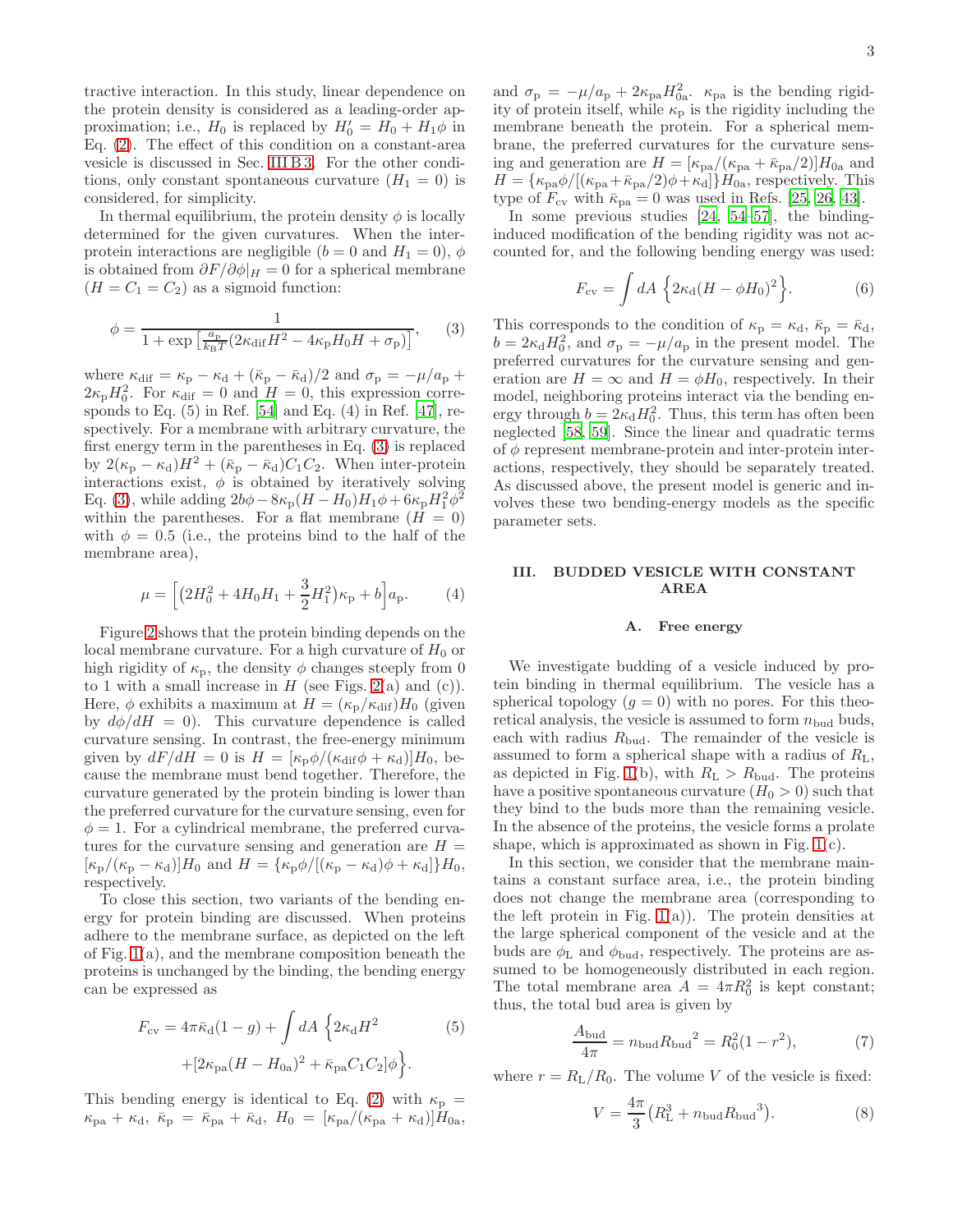Using Eqs. [\(7\)](#page-2-2) and [\(8\)](#page-2-3), the bud curvature can be expressed as

<span id="page-3-2"></span>
$$
\frac{R_0}{R_{\text{bud}}} = \frac{1 - r^2}{V^* - r^3},\tag{9}
$$

where  $V^* = V/(4\pi R_0^3/3)$  is the reduced volume. The free energy  $F$  of the vesicle is given by

<span id="page-3-0"></span>
$$
F = F_{\rm L} + F_{\rm bud},\tag{10}
$$

$$
\frac{F_{\rm L}}{4\pi} = \bar{\kappa}_{\rm d} + 2(\kappa_{\rm dif}\phi_{\rm L} + \kappa_{\rm d}) - 4\kappa_{\rm p}H_0R_0r\phi_{\rm L}
$$
 (11)

$$
+R_0^2 r^2 (\sigma_p \phi_L + b\phi_L^2)
$$
  
\n
$$
+ \frac{k_B T R_0^2 r^2}{a_p} [\phi_L \ln(\phi_L) + (1 - \phi_L) \ln(1 - \phi_L)],
$$
  
\n
$$
\frac{F_{\text{bud}}}{4\pi} = n_{\text{bud}} \Big\{ 2[(\kappa_p - \kappa_d)\phi_{\text{bud}} + ( \kappa_p - \bar{\kappa}_d) (\phi_{\text{bud}} - s_{\text{neck}}\phi_L) + \kappa_d ]
$$
  
\n
$$
- 4\kappa_p H_0 R_{\text{bud}}\phi_{\text{bud}} + R_{\text{bud}}^2 (\sigma_p \phi_{\text{bud}} + b\phi_{\text{bud}}^2)
$$
  
\n
$$
+ \frac{k_B T R_{\text{bud}}^2}{a_p} [\phi_{\text{bud}} \ln(\phi_{\text{bud}})
$$
  
\n
$$
+ (1 - \phi_{\text{bud}}) \ln(1 - \phi_{\text{bud}})] \Big\}
$$
  
\n
$$
= (1 - r^2) \Big\{ 2[(\kappa_p - \kappa_d)\phi_{\text{bud}} + (\bar{\kappa}_p - \bar{\kappa}_d)(\phi_{\text{bud}} - s_{\text{neck}}\phi_L) + \kappa_d] \Big[ \frac{1 - r^2}{V^* - r^3} \Big]^2
$$
  
\n
$$
-4\kappa_p H_0 R_0 \phi_{\text{bud}} \frac{1 - r^2}{V^* - r^3} + R_0^2 (\sigma_p \phi_{\text{bud}} + b\phi_{\text{bud}}^2)
$$

+
$$
\frac{k_{\rm B}TR_0^2}{a_{\rm p}}[\phi_{\rm bud}\ln(\phi_{\rm bud})
$$
  
+(1 -  $\phi_{\rm bud}$ )ln(1 -  $\phi_{\rm bud}$ )]},

where  $F_{\text{L}}$  and  $F_{\text{bud}}$  are the free energies for the large spherical region and buds, respectively. In Eq.  $(13)$ ,  $n_{\text{bud}}$ is treated as a real number. This is a reasonable assumption for  $n_{\text{bud}} \gg 1$ . For  $n_{\text{bud}} < 10$ , we treated  $n_{\text{bud}}$  as an integer, so that  $r$  is geometrically determined for each  $n_{\text{bud}}$ , and  $F_{\text{bud}}$  is calculated using Eq. [\(12\)](#page-3-0).

The neck region connecting a bud and the main spherical component (or connecting buds) has a saddle shape, with  $H \simeq 0$ . Since these necks have low curvature and small area, the influence of the integral of the mean curvature is negligible. However, it is necessary to examine the Gaussian curvature. The second term of Eq. [\(12\)](#page-3-0) represents the integral of the Gaussian curvature of the bud and neck regions, where  $s_{\text{neck}}\phi_L$  is the protein density of the neck region. At  $s_{\text{neck}} = 1$ , the necks have the same protein density as the main spherical component. This is reasonable because both regions have  $H \simeq 0$ . However, the necks have high principal curvatures ( $\sim \pm 0.1 \,\text{nm}^{-1}$ ), which likely prevent large proteins from binding to them, that is,  $s_{\text{neck}} = 0$ . In general,  $s_{\text{neck}} \in [0, 1]$ . Here,  $s_{\text{neck}} = 0$  is used, unless otherwise specified. The neck exerts a very small influence, as discussed in Sec. [III B 2.](#page-7-0)

The free energy  $F$  is a function of three variables  $r, \phi$ <sub>L</sub>, and  $\phi$ <sub>bud</sub>. In the case of no inter-protein interactions ( $b = 0$  and  $H_1 = 0$ ), F is expressed as a function of one variable, i.e.,  $r$ , using Eq. [\(3\)](#page-2-1). Hence, the free-energy minimum is numerically determined by  $dF/dr = \partial F/\partial r = 0$  (Note that  $\partial F/\partial \phi = 0$  for  $\phi$  satisfying Eq. [\(3\)](#page-2-1)). When the inter-protein interactions exist, Eq. [\(3\)](#page-2-1) is iteratively solved. In this study, the iterations were repeated until the difference in  $\phi$  was less than 10−<sup>8</sup> . Typically, fewer than 10 iterations were performed at  $b \neq 0$  and  $H_1R_0 \lesssim 100$ .

The surface tension  $\sigma_d$  and the osmotic pressure  $\Pi$ can be imposed as a Lagrange multiplier to maintain the area and volume, respectively:  $\tilde{F} = F_L + F_{\text{bud}} +$  $\sigma_d A - \Pi V$ . Then,  $\sigma_d$  and  $\Pi$  are determined from  $\partial \breve{F}/\partial R_{\rm L}|_{R_{\rm bud},n_{\rm bud}} = 0$  and  $\partial \breve{F}/\partial R_{\rm bud}|_{R_{\rm L},n_{\rm bud}} = 0$ :

$$
\Pi = \frac{1}{R_{\rm L} - R_{\rm bud}} \Big\{ 4\kappa_{\rm p} H_0 \frac{R_{\rm L}\phi_{\rm bud} - R_{\rm bud}\phi_{\rm L}}{R_{\rm L} R_{\rm bud}} + 2\sigma_{\rm p}(\phi_{\rm L} - \phi_{\rm bud}) + 2b(\phi_{\rm L}^2 - \phi_{\rm bud}^2) + \frac{2k_{\rm B}T}{a_{\rm p}} [\phi_{\rm L} \ln(\phi_{\rm L}) - (1 - \phi_{\rm L}) \ln(1 - \phi_{\rm L}) - \phi_{\rm bud} \ln(\phi_{\rm bud}) + (1 - \phi_{\rm bud}) \ln(1 - \phi_{\rm bud})] \Big\},
$$
\n(14)

<span id="page-3-1"></span>
$$
\sigma_{\rm d} = \frac{\Pi R_{\rm L}}{2} + \frac{2\kappa_{\rm p}H_0\phi_{\rm L}}{R_{\rm L}} - \sigma_{\rm p}\phi_{\rm L} - b\phi_{\rm L}^2
$$
(15)  

$$
-\frac{k_{\rm B}T}{a_{\rm p}}[\phi_{\rm L}\ln(\phi_{\rm L}) + (1 - \phi_{\rm L})\ln(1 - \phi_{\rm L})]
$$

$$
=\frac{\Pi R_{\rm bud}}{2} + \frac{2\kappa_{\rm p}H_0\phi_{\rm bud}}{R_{\rm bud}} - \sigma_{\rm p}\phi_{\rm bud} - b\phi_{\rm bud}^2
$$
(16)
$$
-\frac{k_{\rm B}T}{a_{\rm p}}[\phi_{\rm bud}\ln(\phi_{\rm bud}) + (1 - \phi_{\rm bud})\ln(1 - \phi_{\rm bud})].
$$

The first terms of Eqs. [\(15\)](#page-3-1) and [\(16\)](#page-3-1) represent the Laplace tension.

A prolate vesicle is modeled with a simple geometry using a combination of one cylinder and two hemispheres, as shown in Fig.  $1(c)$ . The surface area and volume of the vesicle are  $A = 4\pi R_{\text{pro}}^2 + 2\pi R_{\text{pro}} L_{\text{pro}}$  and  $V =$  $(4\pi/3)R_{\text{pro}}^3 + \pi R_{\text{pro}}^2 L_{\text{pro}}$ , respectively; thus, the reduced volume is  $V^* = (1 + 3L_{\rm pro}/4R_{\rm pro})/(1 + L_{\rm pro}/2R_{\rm pro})^{3/2}$ . The free energy is given by

$$
\frac{F_{\rm pro}}{4\pi} = \bar{\kappa}_{\rm d} + 2(\kappa_{\rm dif}\phi_{\rm sp} + \kappa_{\rm d}) - 4\kappa_{\rm p}H_0R_{\rm pro}\phi_{\rm sp}
$$
\n
$$
+ R_{\rm pro}^2(\sigma_{\rm p}\phi_{\rm sp} + b\phi_{\rm sp}^2) \tag{17}
$$
\n
$$
+ \frac{k_{\rm B}TR_{\rm pro}^2}{a_{\rm p}}[\phi_{\rm sp}\ln(\phi_{\rm sp}) + (1 - \phi_{\rm sp})\ln(1 - \phi_{\rm sp})]
$$
\n
$$
+ \frac{L_{\rm pro}}{2}\left\{\frac{1}{2R_{\rm pro}}[(\kappa_{\rm p} - \kappa_{\rm d})\phi_{\rm cy} + \kappa_{\rm d})] - 2\kappa_{\rm p}H_0\phi_{\rm cy}
$$
\n
$$
+ R_{\rm pro}(\sigma_{\rm p}\phi_{\rm cy} + b\phi_{\rm cy}^2)
$$
\n
$$
+ \frac{k_{\rm B}TR_{\rm pro}}{a_{\rm p}}[\phi_{\rm cy}\ln(\phi_{\rm cy}) + (1 - \phi_{\rm cy})\ln(1 - \phi_{\rm cy})],
$$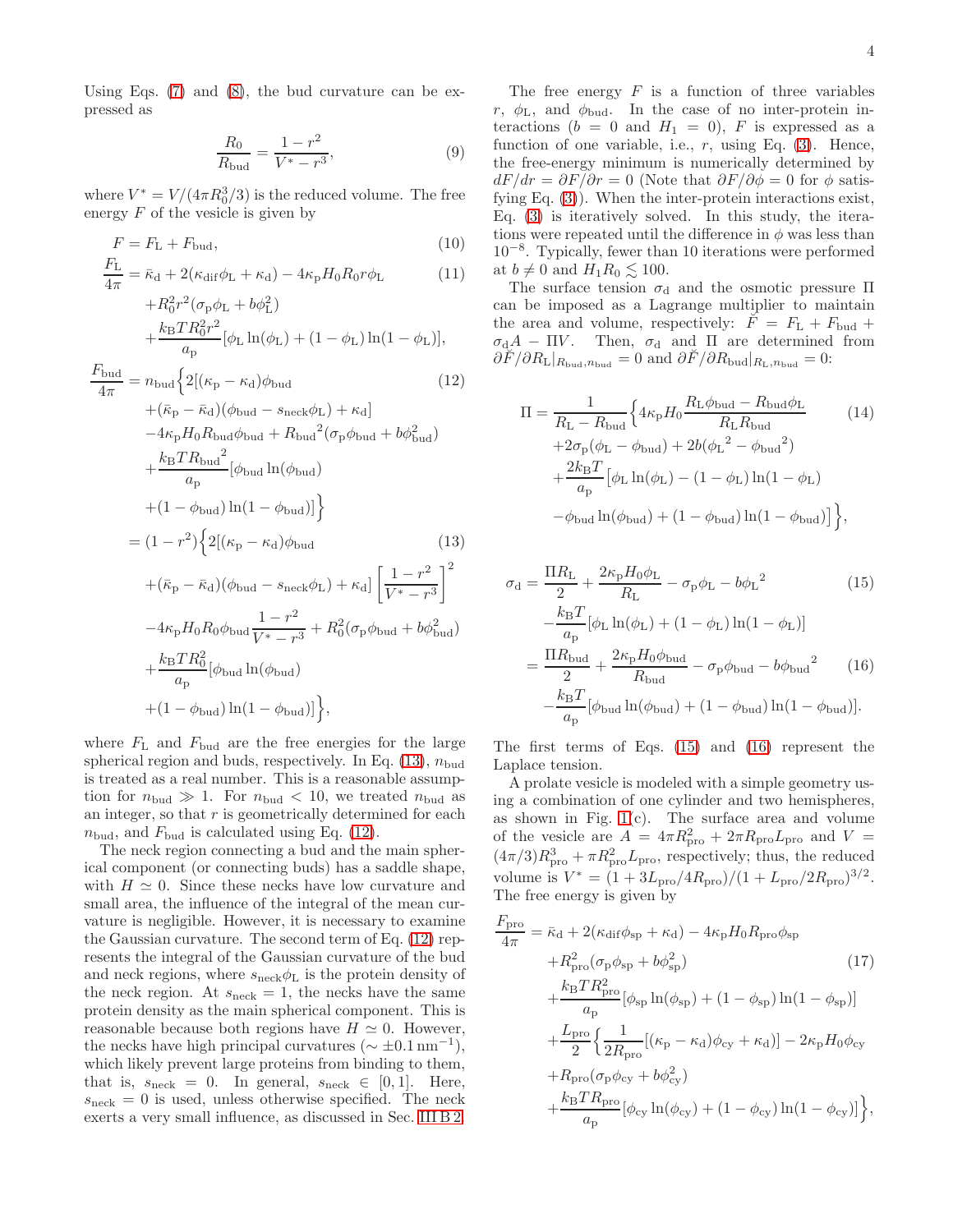

<span id="page-4-0"></span>FIG. 3. Chemical potential  $\mu$  dependence of the protein densities in the vesicle and buds,  $\phi$ <sub>L</sub> and  $\phi$ <sub>bud</sub>, respectively, for (a)  $H_0R_0 = 200$ , (b)  $H_0R_0 = 150$ , and (c)  $H_0R_0 = 100$  at  $\kappa_{\rm p}/\kappa_{\rm d}=3, V^*=0.9,$  and  $b=H_1=0$ . The solid lines represent thermal equilibrium states. The dashed lines represent the metastable and free-energy-barrier states.

where  $\phi_{cy}$  and  $\phi_{sp}$  are the protein densities in the cylindrical and spherical regions, respectively. The expression well approximates the energy of the prolate vesicle. We determine the thermal equilibrium state (i.e., the lowest free energy  $F$ ) by comparing  $F$  of budded vesicles and prolate.

In this study, we consider the vesicle at  $V^* > 1/\sqrt{2} \approx$ 0.707, in which a vesicle with one bud can exist  $(R_{\text{bud}} =$  $R_{\text{L}}$  at  $V^* = 1/\sqrt{2}$ . In this range, the prolate vesicle is the most stable state in the absence of the protein. We use  $a_p = 100 \text{ nm}^2$  and  $R_0 = 10 \mu \text{m}$  for the area of proteins and the radius of giant liposomes, unless otherwise specified, i.e.,  $a_{\rm p}/R_0^2 = 10^{-6}$ .

#### B. Results

#### 1. No inter-protein interactions

First, we describe protein binding in the absence of the inter-protein interactions ( $b = 0$  and  $H_1 = 0$ ). As  $\mu$  in-



<span id="page-4-1"></span>FIG. 4. Free energy profiles for (a) the protein density in the buds  $\phi_{\text{bud}}$  and (b) the bud curvature  $R_{\text{min}}/R_{\text{bud}}$  at  $H_0R_0 = 150, \ \kappa_p/\kappa_d = 3, \ V^* = 0.9, \text{ and } b = H_1 = 0, \text{ where}$  $R_{\min} = (\kappa_{\text{dif}} + \kappa_{\text{d}})/\kappa_{\text{p}}H_0$  is the radius of the minimum bud curvature energy at  $\phi_{\text{bud}} = 1$ . From top to bottom,  $\mu/k_BT =$  $-1.7, -1.5,$  and  $-1.3$ . The inset in (b) shows an enlarged plot at small  $R_{\text{min}}/R_{\text{bud}}$ , in which circles represent F at integer  $n_{\text{bud}}$ . The free energy minimum is obtained at  $R_{\text{min}}/R_{\text{bud}} =$ 0.0279 ( $n_{\text{bud}} = 3$ ),  $R_{\text{min}}/R_{\text{bud}} = 0.891$  ( $n_{\text{bud}} = 2737$ ), and  $R_{\text{min}}/R_{\text{bud}} = 0.919$  ( $n_{\text{bud}} = 2908$ ) for  $\mu/k_BT = -1.7, -1.5,$ and −1.3, respectively.

creases,  $\phi_{\text{bud}}$  increases, and subsequently,  $\phi_{\text{L}}$  increases, as shown in Fig. [3.](#page-4-0) At low  $H_0$ ,  $\phi_{\text{bud}}$  continuously changes from 0 to 1 (see Fig. [3\(](#page-4-0)c)). In contrast, at high  $H_0$ ,  $\phi_{\text{bud}}$  exhibits a first-order transition. As the double minima of the free energy are shown in Fig. [4\(](#page-4-1)a), metastable states exist around the transition point (see also van der Waals loop depicted by the dashed lines in Figs. [3\(](#page-4-0)a) and (b)). On the other hand,  $\phi$ <sub>L</sub> always exhibits a continuous change. Accompanied by the discrete change in  $\phi_{\text{bud}}$ ,  $n_{\text{bud}}$  and  $R_{\text{bud}}$  also discretely change, as shown in Figs. [4\(](#page-4-1)b) and [5.](#page-5-0) Hence, around the transition point, the vesicles of small  $\phi_{\text{bud}}$  for buds with large  $R_{\text{bud}}$  coexist with those having large  $\phi_{\text{bud}}$  with small  $R_{\text{bud}}$ . At large  $\mu$ ,  $R_{\text{bud}}$  reaches the radius of curvature for the curvature generation  $R_{\text{min}}$  at  $\phi_{\text{bud}} = 1$ . Therefore, with increasing  $H_0$ , the radius decreases as  $R_{\text{bud}} \sim 1/H_0$ , and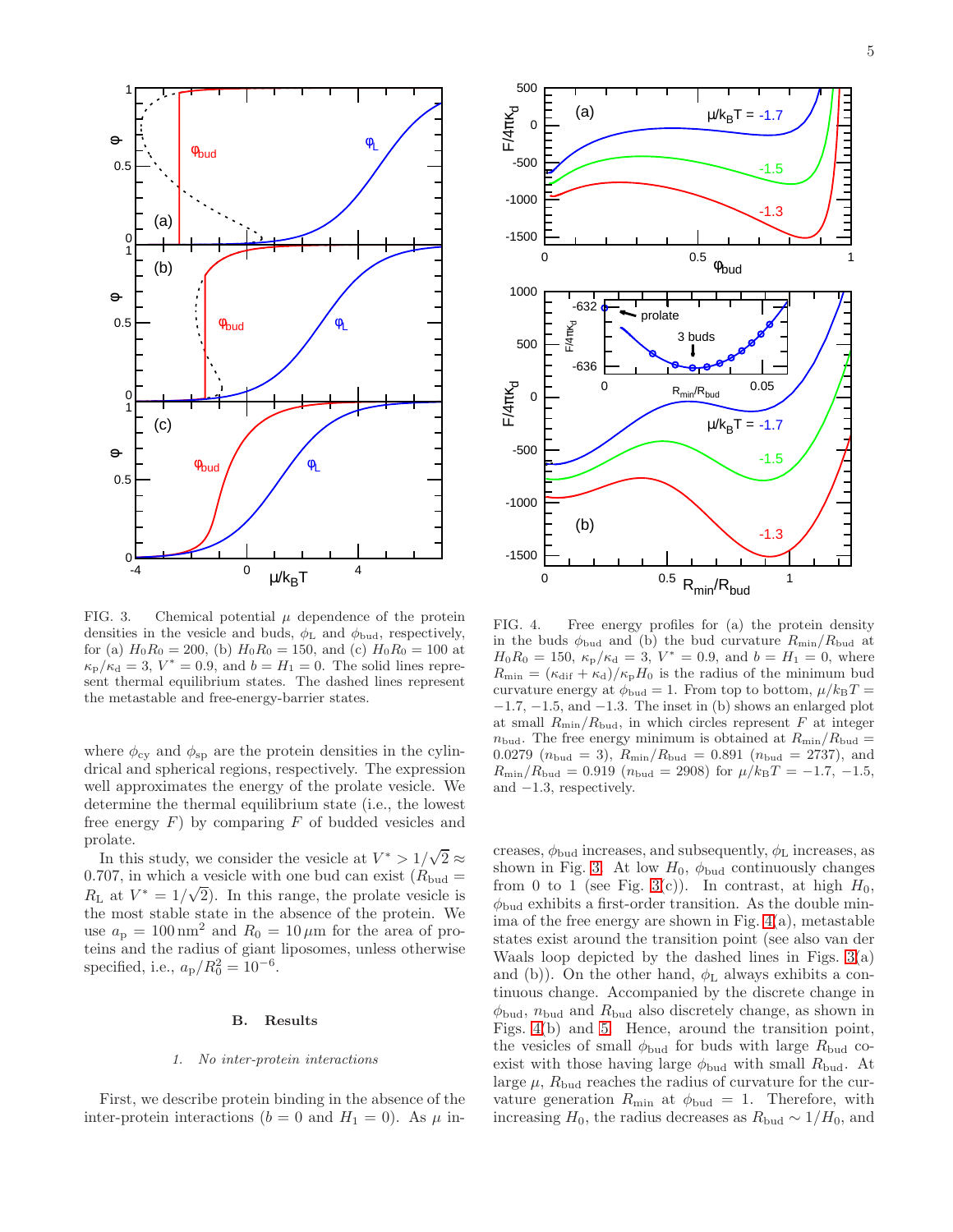

<span id="page-5-0"></span>FIG. 5. Chemical potential  $\mu$  dependence of (a) the bud number  $n_{\text{bud}}$ , (b) the bud curvature  $R_{\text{min}}/R_{\text{bud}}$ , (c) the surface tension  $\sigma_{d}$ , and (d) the osmotic pressure  $\Pi$  for  $H_0R_0 =$ 100, 150, and 200 at  $\kappa_p / \kappa_d = 3$ ,  $V^* = 0.9$ , and  $b = H_1 = 0$ . The curvature radius of the minimum bud curvature energy is  $R_{\min} = (\kappa_{\text{dif}} + \kappa_{\text{d}})/\kappa_{\text{p}}H_0$  at  $\phi_{\text{bud}} = 1$ .

the bud number increases as  $n_{\text{bud}} \sim H_0^2$ . The free energy barrier between a small number of buds and many buds can be very high:  $\Delta F \simeq 10^5 k_d$  and  $5 \times 10^5 k_d$  for  $H_0R_0 = 150$  and 200, respectively, at  $\kappa_p/\kappa_d = 3$  and  $V^* = 0.9$  (see Fig. [4](#page-4-1) for  $H_0R_0 = 150$ ). Although a free energy barrier can exist for the single-bud formation depending on conditions [\[40–](#page-12-24)[43,](#page-12-25) [60](#page-12-40)], this is much greater than the single-bud barrier, since more than 1000 buds are formed. Thus, the metastable states presented in this study can remain even on much longer time scales than the single-bud formation period.

After the buds are almost covered by the proteins, the



<span id="page-5-1"></span>FIG. 6. Phase diagrams at  $V^* = 0.9$  and  $b = H_1 = 0$ . (a)  $H_0$ vs.  $\mu$  for  $\kappa_{\rm p}/\kappa_{\rm d} = 3$ . (b),(c)  $\kappa_{\rm p}/\kappa_{\rm d}$  vs.  $\mu$  for (b)  $H_0R_0 = 200$ and (c)  $H_0R_0 = 100$ . Two states with small and large bud numbers coexist in the region between the two solid lines. The upper and lower dashed lines represent the states with  $\phi_{\rm L} = 0.5$  and  $\phi_{\rm bud} = 0.5$ , respectively. The solid gray lines are given by Eq. [\(4\)](#page-2-4) and well overlay the data for  $\phi_{\rm L} = 0.5$ .

surface tension  $\sigma_d$  linearly increases. Further, osmotic pressure Π increases first linearly and then saturates (see Figs. [5\(](#page-5-0)c) and (d)). The vesicle ruptures when  $\sigma_d$  overcomes the lysis tension. This threshold is typically 1– 25 mN/m, depending on the membrane composition and conditions [\[61](#page-12-41)[–63\]](#page-12-42). Since  $\sigma_d = 10^7 k_B T/R_0^2$  corresponds to 0.4 mN/m, the lipid membranes are not yet ruptured in the range shown in Fig.  $5(c)$ . However, protein binding (for transmembrane proteins in particular) may reduce the lysis tension and induce rupturing at a lower tension.

The dependences on  $H_0$  and  $\kappa_{\rm p}/\kappa_{\rm d}$  are clearly captured by the phase diagrams shown in Fig. [6.](#page-5-1) With increasing  $H_0$ , the middle points  $\phi_{\text{bud}} = 0.5$  and  $\phi_{\text{L}} = 0.5$  shift to smaller and larger values, respectively. At  $H_0R_0 \gtrsim 120$ , the first-order transition appears for  $\kappa_{\rm p}/\kappa_{\rm d}$  = 3 (see Fig.  $6(a)$ ). With further increases in  $H_0$ , the coexistence region widens. At a greater value of  $\kappa_{\rm p}/\kappa_{\rm d}$ , protein binding occurs at lower and higher values of  $\mu$  for the buds and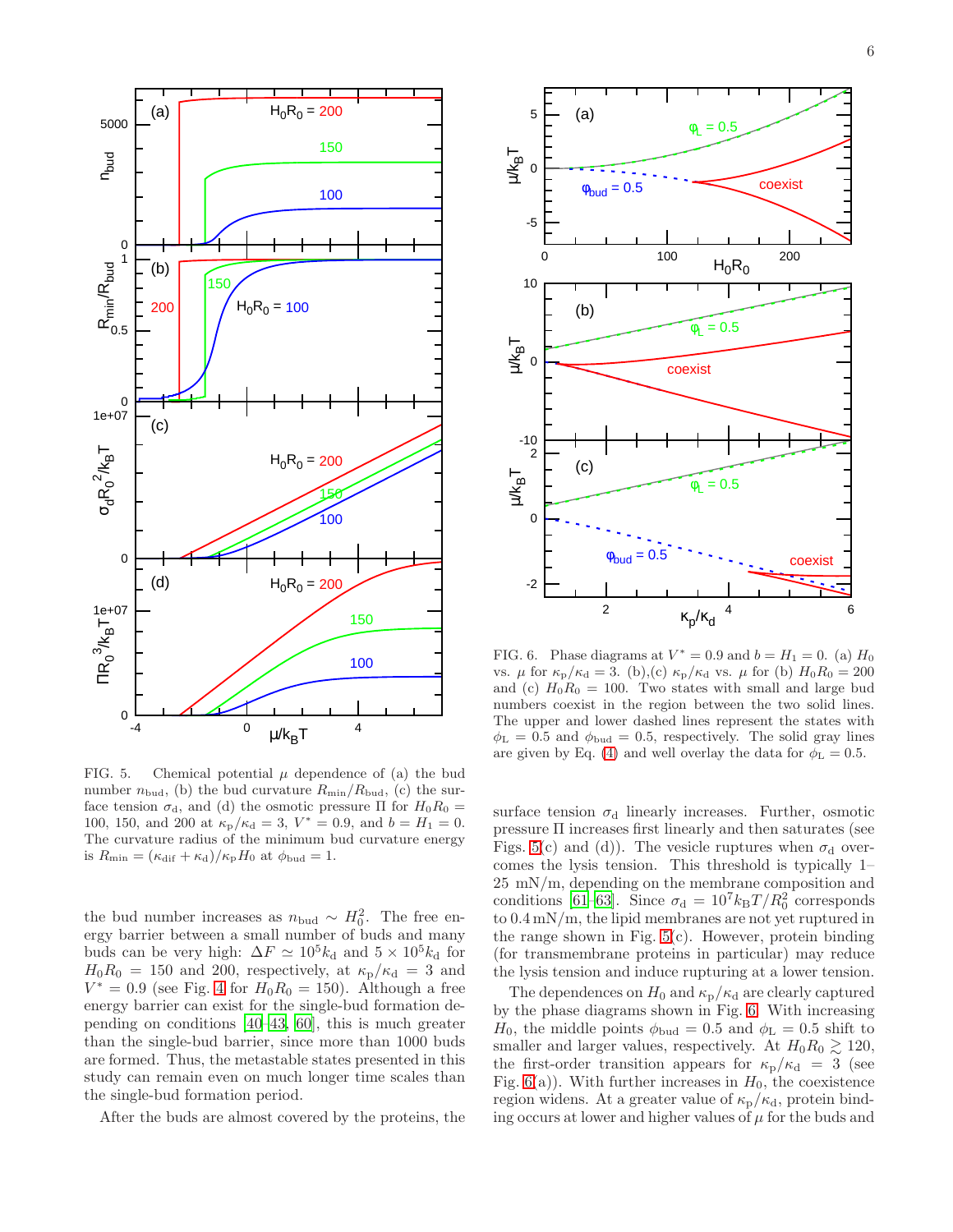

<span id="page-6-1"></span>FIG. 7. Dependence on reduced volume  $V^*$  at  $\kappa_{\rm p}/\kappa_{\rm d}=3$ and  $b = H_1 = 0$ . (a) Number  $n_{\text{bud}}$  of the buds for  $V^* = 0.75$ , 0.85, and 0.95 at  $H_0R_0 = 150$ . Inset: Magnified graph for small  $n_{\text{bud}}$ . (b) Chemical potential  $\mu$  for the transition points for  $H_0R_0 = 100$ , 150, and 200. The solid lines represent the transition from the prolate to budded vesicle, having a single bud for  $H_0R_0 = 100$  and 150, and many buds for  $H_0R_0 = 200$ . The dashed lines represent the shape transition from low  $\phi_{\text{bud}}$ with small  $n_{\text{bud}}$  to high  $\phi_{\text{bud}}$  with large  $n_{\text{bud}}$  at  $H_0R_0 = 150$ .



<span id="page-6-2"></span>FIG. 8. Dependence of  $\phi_{\text{bud}}$  on the area ratio  $a_{\text{p}}/R_0^2$  at  $H_0R_0 = 150, \, \kappa_p/\kappa_d = 3, \, V^* = 0.9, \, \text{and } b = H_1 = 0. \, \text{From top}$ to bottom,  $a_p/R_0^2 = 2 \times 10^{-6}$ ,  $10^{-6}$ , and  $5 \times 10^{-7}$ . The dashed lines represent metastable and free-energy-barrier states.

remaining region, respectively, and the first-order transition starts at lower  $H_0$  (see Figs. [6\(](#page-5-1)b) and (c)). For  $H_0R_0 \gg 1$ , the large spherical component of the vesicle can be approximated as a flat membrane; thus,  $\mu$  for  $\phi_{\rm L} = 0.5$  is well represented by Eq. [\(4\)](#page-2-4) for  $H = 0$  (see the overlay of dashed lines and solid gray lines in Fig. [6\)](#page-5-1). More precisely, the effect of the nonzero curvature is esti-



<span id="page-6-3"></span>FIG. 9. Effects of  $\bar{\kappa}_p$  on the phase diagram for at  $\kappa_p/\kappa_d = 5$ ,  $V^* = 0.9$ , and  $b = H_1 = 0$ . Data for  $\bar{\kappa}_p = \bar{\kappa}_q$  and  $\bar{\kappa}_p = -\kappa_p$ are shown. Two states with a small and large number of buds coexist in the region between the two solid lines. The middle and lower dashed lines represent the states with  $\phi_{\text{bud}} = 0.5$ at  $\bar{\kappa}_{\text{p}} = \bar{\kappa}_{\text{d}}$  and  $\bar{\kappa}_{\text{p}} = -\kappa_{\text{p}}$ , respectively. The upper dashed lines for  $\phi$ <sub>L</sub> = 0.5 and the upper boundary of the coexistence region overlay for two cases ( $\bar{\kappa}_{\rm p} = \bar{\kappa}_{\rm d}$  and  $\bar{\kappa}_{\rm p} = -\kappa_{\rm p}$ ).

mated as  $-4\kappa_{\rm p}H_0a_{\rm p}/R_0$  from the second energy term in Eq. [\(3\)](#page-2-1); thus, the deviation is proportional to  $\kappa_{\rm p}$  and  $H_0$ and is less than 0.1 in Fig. [6.](#page-5-1) Moreover, the sigmoidal shapes of  $\phi_L$  shown in Fig. [3](#page-4-0) are well represented by

<span id="page-6-0"></span>
$$
\phi_{\rm L} = \frac{1}{1 + \exp(-\frac{\mu - \mu_{\rm half}}{k_{\rm B}T})}.
$$
(18)

The deviation from Eq. [\(18\)](#page-6-0) is less than  $10^{-5}$  for the data shown in Fig. [3.](#page-4-0) In contrast, the shape of  $\phi_{\text{bud}}$  can be largely modified.

Figure [7](#page-6-1) shows the dependence on the reduced volume  $V^*$ . For smaller  $V^*$ ,  $n_{\text{bud}}$  increases to hold the excess area, although no other notable differences are obtained for the vesicles with many buds. The chemical potential  $\mu$  necessary for the transition to form many buds remains unchanged (see the dashed line in Fig. [7\(](#page-6-1)b)). In contrast,  $\mu$  required for the transition between the prolate to a  $\sin$  bud increases with increasing  $V^*$  (see the lower two solid lines in Fig.  $7(b)$  and the inset of Fig.  $7(a)$ ). For  $H_0R_0 = 200$ , the prolate vesicle transforms into many buds without forming a small number of buds, so that  $\mu$  for the transition is independent of  $V^*$  (see the upper solid line in Fig. [7\(](#page-6-1)b)).

Figure [8](#page-6-2) shows the dependence of  $\phi_{\text{bud}}$  on the area ratio  $a_p/R_0^2$ . The maximum number of bound proteins is  $4\pi R_0^2/a_p$ . For smaller  $a_p$  (or a larger vesicle), buds develop more gently with increasing  $\mu$ , since more proteins bind to the vesicle and generate greater mixing entropy. In contrast,  $\phi$ <sub>L</sub> is shifted to  $2\kappa_{\rm p}H_0^2a_{\rm p}$ , and the sigmoid function of  $\mu$  is maintained (data not shown).

Finally, we examine the validity of the chosen vesicle shapes. First, the formation of a spherical bud on a prolate vesicle is considered. We calculated the free energy of a prolate vesicle with a single bud for the conditions used in Fig. [7](#page-6-1) and confirmed the energy is always higher than the spherical vesicle with a single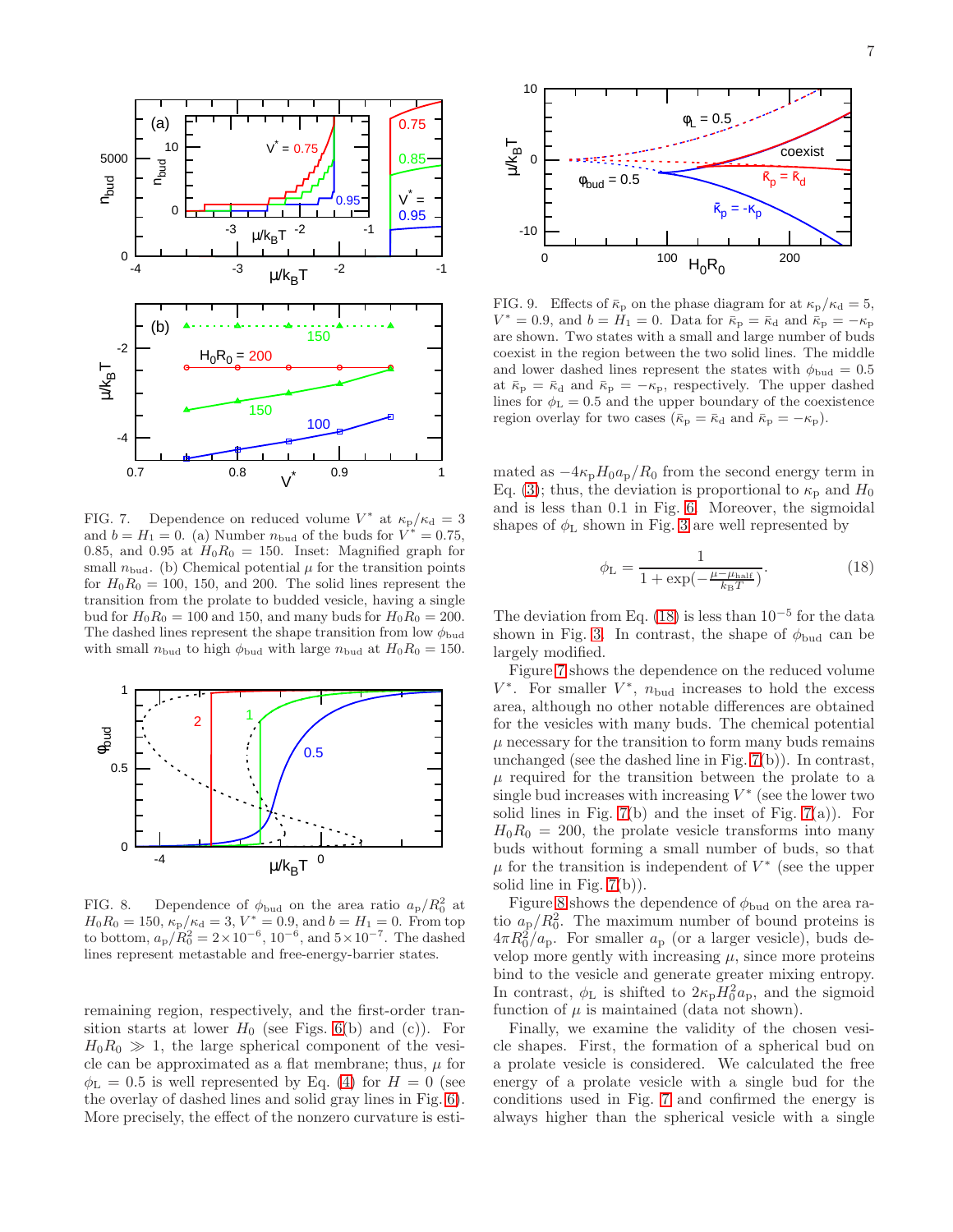

<span id="page-7-2"></span>FIG. 10. Effects of the relative coverage ratio  $s_{\text{neck}}$  of the neck region at  $\kappa_{\rm p}/\kappa_{\rm d} = 3, V^* = 0.9,$  and  $b = H_1 = 0.$  (a), (b) Enlarged graphs of the boundaries of the coexistence region for  $s_{\text{neck}} = 0$  and 1 at  $H_0 R_0 = 150$ . The dashed lines  $(s_{\text{neck}} = 0)$  correspond to the data shown in Fig. [3\(](#page-4-0)b). (c), (d) Differences in (c)  $\phi_{\text{bud}}$  and (d)  $\phi_{\text{bud}}$  for  $s_{\text{neck}} = 0$  and 1 at  $H_0R_0 = 100$ , 150, and 200. The dashed lines in (c) and (d) represent free-energy-barrier states. Here, Eq. [\(13\)](#page-3-0) is used even for  $n_{\text{bud}} < 10$ .

bud or many buds. Next, two sizes of the buds are allowed at  $H_0R_0 = 150$  (the other condition is the same in Figs. [3](#page-4-0)[–5\)](#page-5-0). At the first-order transition point, the large buds of  $R_{\text{min}}/R_{\text{bud}} = 0.0365$  and  $n_{\text{bud}} = 5$  and the small buds of  $R_{\text{min}}/R_{\text{bud}} = 0.891$  and  $n_{\text{bud}} = 2733$ coexist. This large size of buds with a number of 2, 3, or 4 and many small buds are prepared as initial states, and then we performed the energy minimization for  $-1.8 \leq \mu/k_BT \leq -1.2$ . These two bud radii relax into the same value (the small or large sizes depending on the relaxation method and condition). Thus, the assumption that the buds have the same radius is reasonable.



<span id="page-7-3"></span>FIG. 11. Dependence on protein pairwise interactions at  $\kappa_{\rm p}/\kappa_{\rm d} = 3$  and  $\dot{V}^* = 0.9$ . (a)  $b a_{\rm p}/k_{\rm B}T = -1$  and 2 at  $H_0 R_0 =$ 200 and  $H_1 = 0$ . (b)  $H_1R_0 = 0$  and 100 at  $H_0R_0 = 50$  and  $b = 0$ . The solid lines represent thermal equilibrium states. The two left and two right lines correspond to  $\phi_{\text{bud}}$  and  $\phi_{\text{L}}$ , respectively. The dashed lines represent metastable and freeenergy-barrier states.

#### <span id="page-7-0"></span>2. Gaussian curvature

In this subsection, we examine the effects of the quantities related to the integral of the Gaussian curvature. First, the effects of the modulation of the saddle-splay modulus  $\bar{\kappa}$  are discussed. When the protein does not modify  $\bar{\kappa}$  ( $\bar{\kappa}_p = \bar{\kappa}_d$ ), the coexistence region is reduced at  $\mu$  < 0 and begins at higher  $H_0$ , as shown in Fig. [9.](#page-6-3) Note that the phase diagrams shown in Fig. [6](#page-5-1) can represent the data for  $\bar{k}_{\rm p} = \bar{k}_{\rm d}$  through rescaling with  $\kappa'_{\rm p} = (\kappa_{\rm p} + \kappa_{\rm d})/2$ ,  $H'_0 = (\kappa_{\rm p}/\kappa'_{\rm p})H_0$ , and  $\mu' = \mu + 2\kappa_{\rm p}H_0^2 a_{\rm p}(\kappa_{\rm p}/\kappa'_{\rm p} - 1)$ . Thus, the phase behavior is qualitatively unchanged by the choice of the  $\bar{\kappa}$  dependence.

Next, the dependence on protein binding in the budneck region is considered. When the necks have the same protein density as the large spherical component  $(s_{\text{neck}} = 1)$ , the boundary of the coexistence region slightly shifts to the right, as shown in Figs.  $10(a)$ – (c), and  $\phi$ <sub>L</sub> slightly decreases around the inflection point  $(\phi_L = 0.5)$ , as shown in Fig. [10\(](#page-7-2)d). Therefore, the effects of  $s_{\text{neck}}$  are so small as to be negligible.

# <span id="page-7-1"></span>3. Effects of inter-protein interactions

Next, we consider the inter-protein interactions. When b is negative or positive, protein binding is more or less promoted at large  $\phi$ , such that the coexistence region widens or shrinks, respectively (see Figs. [11\(](#page-7-3)a) and [12\)](#page-8-0).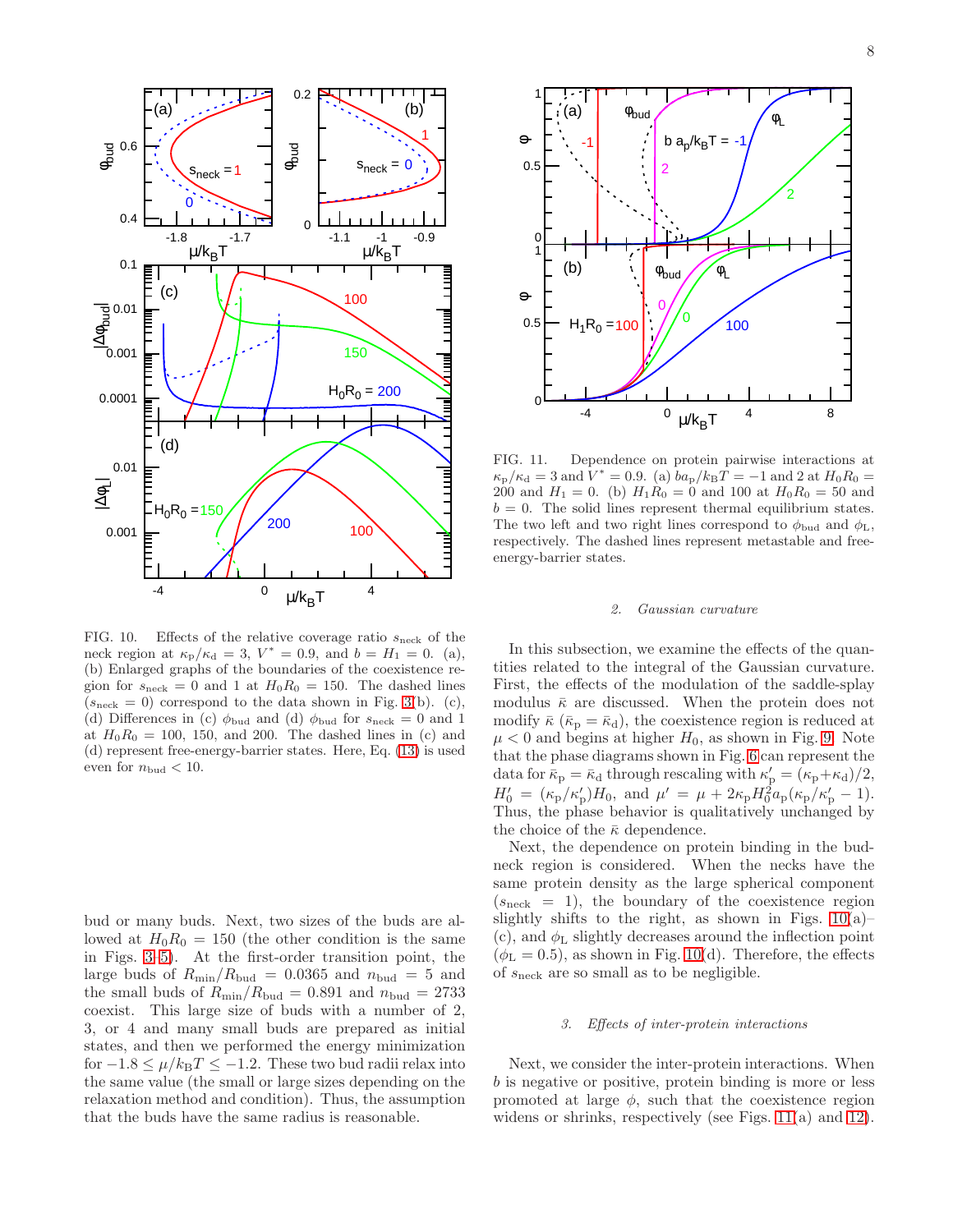

<span id="page-8-0"></span>FIG. 12. Phase diagrams of b vs.  $\mu$  for (a)  $H_0R_0 = 200$  and (b)  $H_0 R_0 = 120$  at  $V^* = 0.9$ ,  $\kappa_p / \kappa_d = 3$ , and  $H_1 = 0$ . Two states with a small and large number of buds coexist in the region between the two solid lines. The dashed lines represent the states with  $\phi_{\text{bud}} = 0.5$  or  $\phi_{\text{L}} = 0.5$ . The solid gray lines are given by Eq. [\(4\)](#page-2-4) and well overlay the data for  $\phi_{\rm L} = 0.5$ .



<span id="page-8-1"></span>FIG. 13. Phase diagram of  $H_1$  vs.  $\mu$  for (a)  $ba_p/k_BT = 1$ and (b)  $b = 0$  at  $H_0 R_0 = 50$ ,  $\kappa_p / \kappa_d = 3$ , and  $V^* = 0.9$ . Two states with a small and large number of buds coexist in the region between the two solid lines. The upper and lower dashed lines represent the states with  $\phi_{\text{L}} = 0.5$  and  $\phi_{\text{bud}} = 0.5$ , respectively. The solid gray lines are given by Eq. [\(4\)](#page-2-4) and well overlay the data for  $\phi$ <sub>L</sub> = 0.5.



<span id="page-8-2"></span>FIG. 14. Dependence of (a)  $\phi_{\text{bud}}$ , (b)  $\phi_{\text{bud}}$ , and (c)  $V^*$ on protein-insertion area ratio  $\alpha$  at  $H_0R_0 = 150$ ,  $\kappa_{\rm p}/\kappa_{\rm d} = 3$ , initial reduced volume  $V_{\text{int}}^* = 0.9$ , and  $b = H_1 = 0$ . The green, red, and blue lines represent the data for  $\alpha = 0, 0.2,$  and 0.4, respectively. The dashed lines in (a) represent metastable states.

Note that the membrane can be separated into regions with large and small  $\phi$  within the buds or the main spherical component at  $b < -2k_BT/a_p$ , in which  $F<sub>L</sub>$  and  $F<sub>bud</sub>$ can have double minima. However, because a homogeneous distribution is assumed for each component, such a phase-separation condition is not considered in this study.

For a nonzero value of  $H_1$ , the spontaneous curvature increases from  $H_0$  to  $H_0 + H_1$  as  $\phi$  increases from 0 to 1; thus, the coexistence region can appear with increasing  $H_1$  (see Figs. [11\(](#page-7-3)b) and [13\)](#page-8-1).

The chemical potential  $\mu$  for  $\phi_L = 0.5$  continues to satisfy Eq. [\(4\)](#page-2-4), as shown in Figs. [12](#page-8-0) and [13.](#page-8-1) However, the sigmoidal shape of  $\phi$ <sub>L</sub> is modified, because b and  $H_1$ have greater influence at larger  $\phi$  (see Fig. [11\)](#page-7-3). Therefore, when a significant deviation of  $\phi_L$  from the sigmoid function of Eq. [\(18\)](#page-6-0) is observed, the inter-protein interactions should be considered.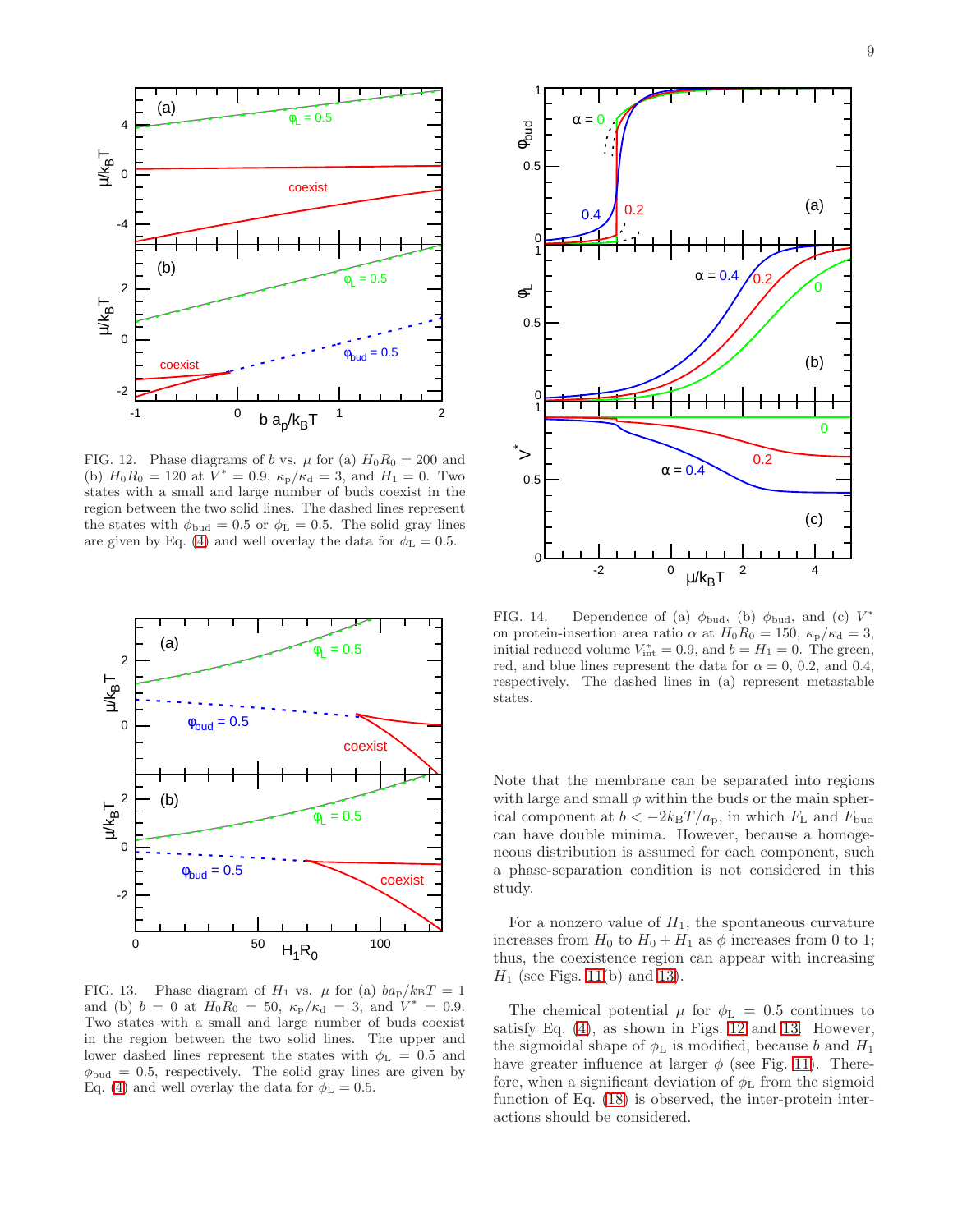# <span id="page-9-0"></span>IV. AREA CHANGE DUE TO PROTEIN INSERTION

In this section, the changes in the membrane area induced by protein binding are considered. When the proteins have a transmembrane domain, as depicted on the right side of Fig. [1\(](#page-1-1)a), the membrane area is increased by the protein insertion. Here, the area ratio of the transmembrane domain  $\alpha \in [0, 0.6]$  is considered. Generally, lipid molecules are required to stabilize the membrane proteins, such that lipids remain between the proteins even under the most densely packed conditions. Although the vesicle area is changed by this behavior, the lipid membrane area remains at the initial value of  $A_{\rm lp} = 4\pi R_0^2$ . Thus,

$$
R_0^2 = R_{\rm L}^2 (1 - \alpha \phi_{\rm L}) + \frac{A_{\rm bud}}{4\pi} (1 - \alpha \phi_{\rm bud}).
$$
 (19)

The vesicle volume is also fixed. Hence, Eqs. [\(7\)](#page-2-2) and [\(9\)](#page-3-2) are modified as

$$
\frac{A_{\text{bud}}}{4\pi} = \frac{R_0^2 [1 - r^2 (1 - \alpha \phi_{\text{L}})]}{1 - \alpha \phi_{\text{bud}}},
$$
\n(20)

$$
\frac{R_0}{R_{\text{bud}}} = \frac{1 - r^2 (1 - \alpha \phi_{\text{L}})}{(1 - \alpha \phi_{\text{bud}})(V_{\text{int}}^* - r^3)},
$$
(21)

where  $V_{\text{int}}^*$  is the reduced volume of the initial vesicle (no protein binding).

The free energy is given by

$$
\frac{F_{\rm L}}{4\pi} = \bar{\kappa}_{\rm d} + 2(\kappa_{\rm dif}\phi_{\rm L} + \kappa_{\rm d}) - 4\kappa_{\rm p}H_0R_0r\phi_{\rm L}
$$
(22)  
\n
$$
+R_0^2r^2(\sigma_{\rm p}\phi_{\rm L} + b\phi_{\rm L}^2)
$$
\n
$$
+\frac{(1-\alpha\phi_{\rm L})k_{\rm B}TR_0^2r^2}{(1-\alpha)a_{\rm p}}[\phi_{\rm L}\ln(\phi_{\rm L})
$$
\n
$$
+(1-\phi_{\rm L})\ln(1-\phi_{\rm L})],
$$
\n
$$
\frac{F_{\rm bud}}{4\pi} = n_{\rm bud}\Big\{2(\kappa_{\rm dif}\phi_{\rm bud} + \kappa_{\rm d}) - 4\kappa_{\rm p}H_0R_{\rm bud}\phi_{\rm bud} + R_{\rm bud}^2(\sigma_{\rm p}\phi_{\rm bud} + b\phi_{\rm bud}^2)
$$
\n
$$
(1-\alpha\phi_{\rm b-d})k_{\rm p}TR_{\rm bol}^2
$$

$$
+\frac{(1 - \alpha \varphi_{\text{Bud}}) \kappa_{\text{B}} \cdot \kappa_{\text{Bud}}}{(1 - \alpha) a_{\text{p}}}
$$
 [\phi\_{\text{bud}} ln(\phi\_{\text{bud}})  
+(1 - \phi\_{\text{bud}}) ln(1 - \phi\_{\text{bud}})] (23)  
= 2(\kappa\_{\text{dif}} \phi\_{\text{bud}} + \kappa\_{\text{d}}) \frac{[1 - r^2 (1 - \alpha \phi\_{\text{L}})]^3}{(1 - \alpha \phi\_{\text{bud}})^3 (V^\* - r^3)^2}  
-4\kappa\_{\text{p}} H\_0 R\_0 \phi\_{\text{bud}} \frac{[1 - r^2 (1 - \alpha \phi\_{\text{L}})]^2}{(1 - \alpha \phi\_{\text{bud}})^2 (V^\* - r^3)}

$$
+\frac{R_0^2[1-r^2(1-\alpha\phi_L)]}{1-\alpha\phi_{\text{bud}}}\left(\sigma_p\phi_{\text{bud}}+b\phi_{\text{bud}}^2\right)
$$

$$
+\frac{[1-r^2(1-\alpha\phi_L)]k_BTR_0^2}{(1-\alpha)a_p}[\phi_{\text{bud}}\ln(\phi_{\text{bud}})
$$

$$
+(1-\phi_{\text{bud}})\ln(1-\phi_{\text{bud}})].
$$
(24)

The coefficients of the entropy terms are modified by the factors  $(1-\alpha\phi_L)/(1-\alpha)$  and  $(1-\alpha\phi_{\text{bud}})/(1-\alpha)$  to count the number of binding sites under the area change.



<span id="page-9-2"></span>FIG. 15. Phase diagram of  $\alpha$  vs.  $\mu$  for (a)  $H_0R_0 = 150$  and (b)  $H_0 R_0 = 100$  at  $\kappa_p / \kappa_d = 3$ ,  $V^* = 0.9$ , and  $b = H_1 = 0$ . Two states with a small and large number of buds coexist in the region between the two solid lines. The upper and lower dashed lines represent the states with  $\phi_{\text{L}} = 0.5$  and  $\phi_{\text{bud}} = 0.5$ , respectively.

Figures [14](#page-8-2) and [15](#page-9-2) show the dependences of various properties on  $\alpha$ . With increasing  $\alpha$ , the coexistence re-gion shrinks (see Figs. [14\(](#page-8-2)a) and [15\)](#page-9-2). Further,  $V^*$  decreases with increasing  $\phi$ <sub>L</sub> at  $\alpha > 0$ , since the surface area is increased by the protein insertion (see Fig.  $14(c)$ ). Accordingly, the sigmoidal shape of  $\phi$ <sub>L</sub> is slightly modified (see Fig.  $14(b)$ ).

## <span id="page-9-1"></span>V. EFFECTS OF AREA-DIFFERENCE ELASTICITY

In this section, the effects of the area-difference elasticity (ADE) energy on the vesicle budding are considered. In lipid membranes, the flip–flop (traverse motion between monolayers) of lipids is very slow; the relaxation time of the phospholipids is several hours to days [\[64](#page-12-43)]. In contrast, amphiphilic molecules with small hydrophilic head groups such as cholesterols and diacylglycerols ex-hibit much faster flip–flop (less than a minute) [\[65](#page-12-44)[–67\]](#page-12-45). In living cells, proteins transport lipids in addition; flippases or floppases pump specific lipids in one direction (flip or flop, respectively) using ATP hydrolysis, yielding an asymmetric lipid distribution, whereas scramblases translocate lipids in both directions and relax the bilayer into a thermal-equilibrium lipid distribution [\[65\]](#page-12-44). Thus, the number of lipids in each monolayer can be fixed on time scales of typical in vitro experiments, although it can relax with the addition of cholesterols [\[68,](#page-12-46) [69](#page-12-47)], ultralong-chain fatty acids [\[70](#page-12-48)], and scramblases. Hence, area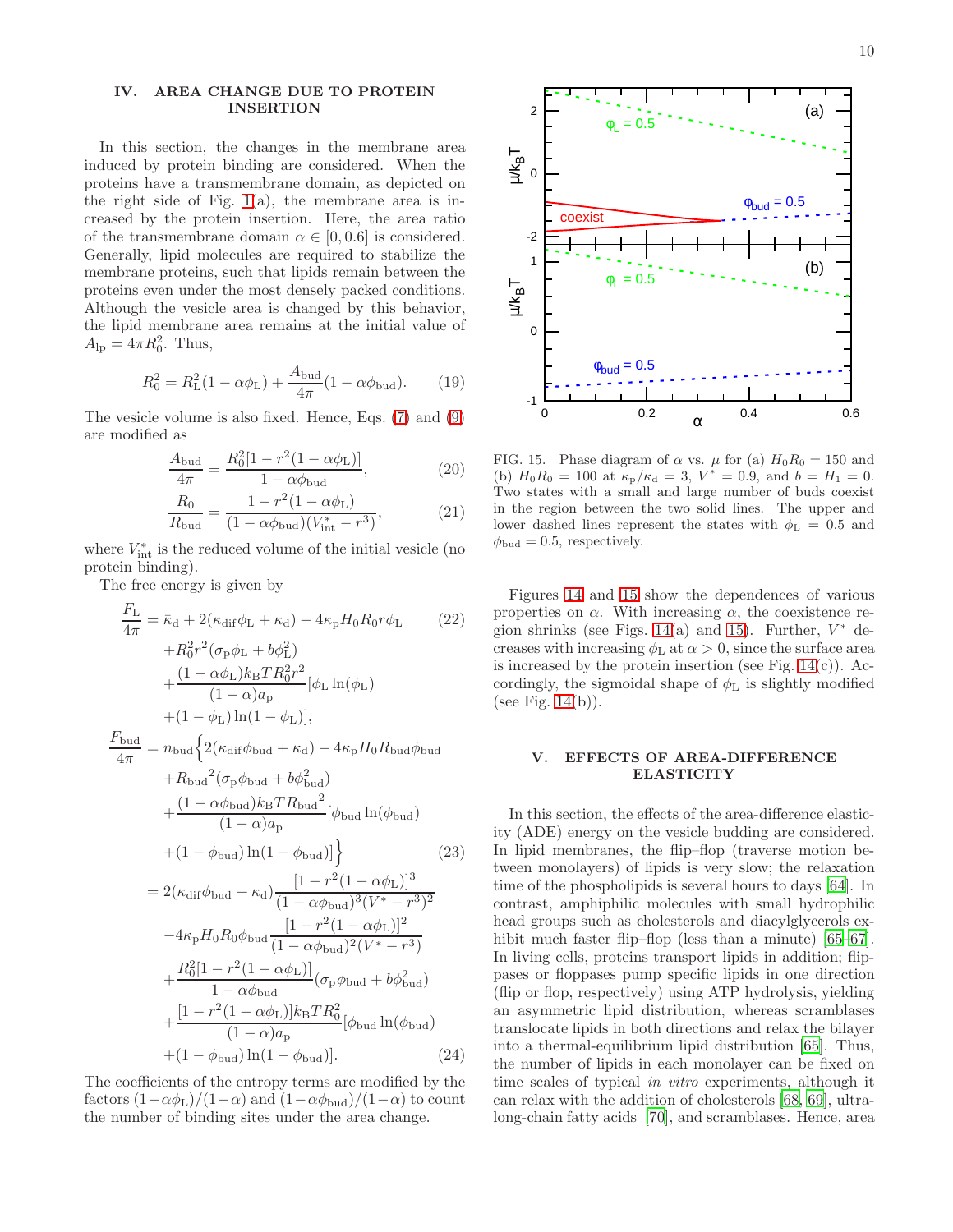

<span id="page-10-1"></span>FIG. 16. Effects of the ADE energy on  $\phi_{\text{bud}}$  at  $H_0R_0 = 150$ ,  $\kappa_{\rm p}/\kappa_{\rm d} = 3$ ,  $V_{\rm int}^* = 0.9$ , and  $b = H_1 = 0$ , The red and blue colors represent the data with and without the ADE energy, respectively.

difference  $\Delta A_0 = (N_{\text{out}} - N_{\text{in}})a_0$  preferred by lipids can be different from the area difference  $\Delta A$  of the vesicle, where  $N_{\text{out}}$  and  $N_{\text{in}}$  are the numbers of lipids in the outer and inner monolayers, respectively, and  $a_0$  is the area per lipid. In the ADE model [\[10,](#page-12-3) [11](#page-12-49), [71\]](#page-13-0), the energy of this mismatch  $\Delta A - \Delta A_0$  is taken into account by a harmonic potential:

$$
F_{\text{ade}} = \frac{\pi k_{\text{ade}}}{2Ah^2} (\Delta A - \Delta A_0)^2 = \frac{k_{\text{ade}}}{2} (m - m_0)^2, \quad (25)
$$

with the averaged curvature  $m = (1/2R_0) \oint (C_1 + C_2) dA$ . For typical lipid membranes,  $k_{\text{ade}} \simeq \kappa$  has been re-ported [\[13\]](#page-12-50)  $(q = \pi k_{\text{ade}}/\kappa$  in the notation in Ref. [\[13](#page-12-50)]).

The area differences of the budded and prolate vesicles are given by

$$
\frac{m_{\text{ves}}}{4\pi} = r + n_{\text{bud}} \frac{R_{\text{bud}}}{R_0},\tag{26}
$$

$$
\frac{m_{\text{pro}}}{4\pi} = \frac{R_{\text{pro}}}{R_0} + \frac{L_{\text{pro}}}{4R_0},\tag{27}
$$

respectively. Here, the case of no flip–flop and  $m_0 = m_{\text{pro}}$ is considered; that is, the initial prolate vesicle has no ADE penalty. This corresponds to an experimental condition on a time scale spanning minutes to a few hours, in the absence of sterols and proteins promoting flip–flop or forming membrane pores.

Figures [16](#page-10-1) and [17](#page-10-2) show the effects of the ADE energy. Here,  $\mu$  becomes slightly larger to overcome the ADE energy, but the amount is less than  $k_BT$ . The influence on  $\phi_L$  is negligibly small (data not shown). Thus, the effects can only be detected if the other parameters are well determined. Otherwise, the ADE energy can be neglected.

In the above analysis, it is assumed that the bound proteins do not change the preferred area difference  $m_0$ between the two monolayers. However, some proteins may modify  $m_0$  through the domain insertion into the membrane. When protein binding significantly increases  $m_0$ , the buds form at smaller  $\mu$  and the phase boundaries shown in Fig. [17](#page-10-2) are likely shifted downward.



<span id="page-10-2"></span>FIG. 17. Effects of the ADE energy on phase diagrams at  $V^* = 0.9$  and  $b = H_1 = 0$ . (a) Phase diagram of  $H_0 \to R_0$  vs.  $\mu$ for  $\kappa_{\rm p}/\kappa_{\rm d} = 3$ . (b) Phase diagram of  $\kappa_{\rm p}/\kappa_{\rm d}$  vs.  $\mu$  for  $H_0R_0 =$ 150. Two states with a small and large number of buds coexist in the region between the two solid lines. The dashed lines represent the states with  $\phi_{\text{bud}} = 0.5$ . The upper (red) and lower (blue) lines represent the data with and without the ADE energy, respectively.

## <span id="page-10-0"></span>VI. DISCUSSION

In this section, we discuss the experimental conditions for vesicle budding. Note that  $\mu$  can be controlled by the buffer protein concentration  $\rho$ . For a dilute solution, it is given by  $\mu = \mu_0 + k_B T \ln(\rho)$ . Through screening of electrostatic interactions,  $\mu$  also depends on the ion concentration.

Some proteins have large hydrophilic domains that can generate a repulsive interaction between them  $(b >$ 0), and protein-density-dependent spontaneous curvature  $(H_1 > 0)$ . The dependence of the spontaneous curvature on the length of the disordered hydrophilic domains has been investigated experimentally [\[27](#page-12-15), [72\]](#page-13-1). The induced spontaneous curvature can be analytically represented using the conformational entropy of the chains [\[73](#page-13-2)[–75\]](#page-13-3) and the excluded volume [\[57](#page-12-37)]. Although a linear dependence on the protein density was considered in this work, it can easily be extended to include a nonlinear dependence for a specific protein.

Many proteins have hydrophobic segments to insert the membrane. G-protein-coupled receptors and ion channels have wide transmembrane domains, some of which have been reported to sense and generate membrane cur-vature [\[26,](#page-12-14) [76\]](#page-13-4). For these proteins, the area change  $(\alpha)$ due to protein binding should be considered. However,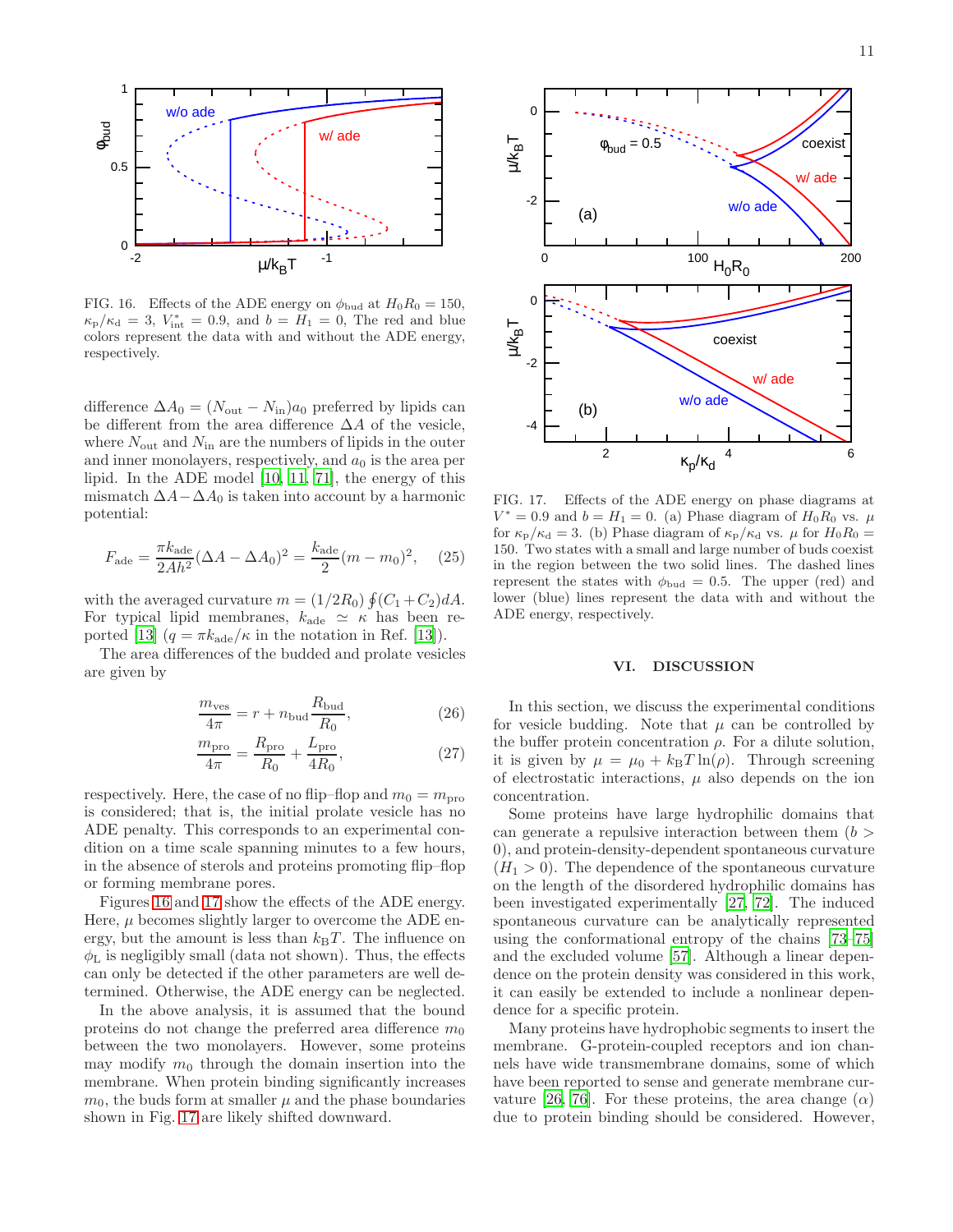when the area change is small  $(\alpha \ll 1)$ , it can be neglected, because the  $\alpha$  dependence is not sensitive. For example, the diameters of  $\alpha$ HL are 10 nm and 1.2 nm at the head and transmembrane regions, respectively  $(\alpha \simeq 0.01)$  [\[77\]](#page-13-5). Thus, the  $\alpha$ HL binding can be approximated as  $\alpha = 0$ . The area change due to shallow insertion of domains such as amphipathic  $\alpha$ -helix is also likely negligible. Some transmembrane proteins require the help of other proteins for membrane insertion. In the experiments of such proteins, the total number of proteins is rather fixed in the membrane. To investigate them, the present model can be modified to control the total number of proteins instead of the chemical potential.

Protein assembly can be induced by the inter-protein attraction, as seen in the clathrin binding [\[9,](#page-12-2) [19,](#page-12-8) [43,](#page-12-25) [60\]](#page-12-40). To model this behavior, the line tension of the phase boundary should be incorporated into the model, and a constant protein density is used in the assembled domains. Moreover, the bound proteins may exhibit a conformational change or form a complex of several proteins through membrane–protein interactions, as depicted on the right side of Fig. [1\(](#page-1-1)a). When different binding conformations coexist in significant amounts on the membrane in thermal equilibrium, multiple bound states can be considered. The present model is easily extended to this scenario, although many more parameters (the freeenergy parameters for each state) must be determined.

Under some experimental conditions, the buds may be pinched off and form separated vesicles. Moreover, the membrane rupture may be caused by the high surface tension induced by protein binding. These dynamics can be taken into account by setting a threshold of the surface tension or the bud radius, which depends on the membrane composition and proteins.

# <span id="page-11-1"></span>VII. SUMMARY

We have studied vesicle budding using mean-field theory. First, we presented a formula for protein binding with an arbitrary curvature and clarified the preferred curvatures for curvature sensing and generation. The generation curvature is lower than the sensing curvature, because the proteins are required to bend the membrane. Then, we presented the free energy of the budded vesicle, in which the protein binding can modify the spontaneous curvature, bending rigidity, saddle-splay modulus of the membrane. Moreover, inter-protein interactions are included as direct interaction and protein-density dependent spontaneous curvature. Furthermore, the changes in the membrane area due to the protein insertion and ADE energy are taken into account.

With increasing binding chemical potential  $\mu$ , a prolate

vesicle transforms into a budded vesicle. Subsequently, the number of buds increases and the bud radius is saturated to that for the curvature generation. The surface tension  $\sigma_d$  increases linearly to  $\mu$  after bud formation. Further, when high spontaneous curvature  $H_0$  and/or large bending rigidity  $\kappa_{\rm p}$  are induced by the protein binding, a first-order shape transition occurs between a vesicle with a small number of large buds and that with a large number of small buds. These two states coexist in a wider  $\mu$  range for higher  $H_0$  or larger  $\kappa_p$ . The attractive interaction between bound proteins and the spontaneouscurvature increase due to the protein contact promote budding and generate a wider coexistence region. In contrast, the area increase due to protein insertion reduces the coexistence region. When the preferred area difference between two monolayers is fixed at the initial prolate, the budding requires a slightly larger  $\mu$  owing to the ADE energy.

In this study, we approximated that the budded vesicle consists of spheres. With the help of this simple geometry, the free-energy minimum could be determined so easily that additional terms could be considered. Hence, the effects of protein–membrane and inter-protein interactions were examined. However, the proposed model can be extended to more complicated geometries. Under low  $\sigma_d$ , a flat membrane can exhibit a separated/corrugated (SC) phase, in which the bound proteins form hexagonally ordered bowl-shaped domains, even in the absence of direct inter-protein attractive interactions [\[47](#page-12-29)]. Hence, this SC phase may appear on a vesicle before budding or on a vesicle with a few buds. These bowl-shaped domains should be modeled into a simplified geometry to account for the SC phase.

Moreover, the present strategy can be used to examine other types of interactions, as discussed in Sec. [VI,](#page-10-0) and extended to include other geometries. For example, BAR superfamily proteins can induce cylindrical membrane tubes from liposomes [\[1](#page-11-0)[–3](#page-12-10), [21,](#page-12-11) [22](#page-12-12)]. Recently, the formation of a nematic order coupled with the bending energy was investigated for a membrane with fixed shapes using a mean-field theory [\[78\]](#page-13-6). The stable shape of these membrane tubes that protrude from a vesicle is an interesting problem for further study. As discussed above, the model presented herein is a useful tool for investigating many problems related to vesicle deformation and can be further extended in various directions.

# ACKNOWLEDGMENTS

We thank M. Yanagisawa (Univ. Tokyo) for stimulating discussions. This work was supported by JSPS KAKENHI Grant Number JP21K03481.

- <span id="page-11-0"></span>[1] H. T. McMahon and J. L. Gallop, Nature 438, 590 (2005).
- [2] S. Suetsugu, S. Kurisu, and T. Takenawa, Physiol. Rev.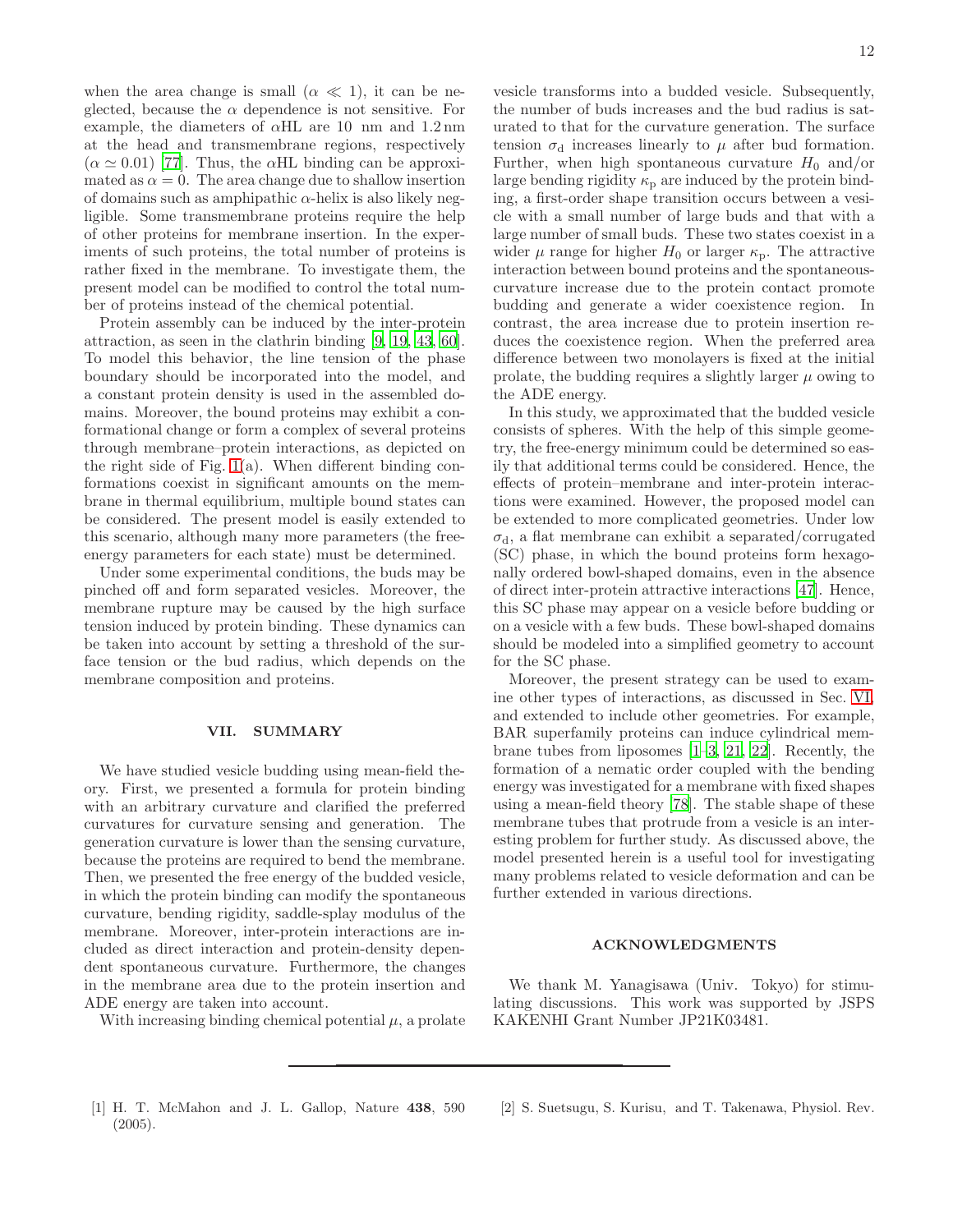94, 1219 (2014).

- <span id="page-12-10"></span>[3] L. Johannes, R. G. Parton, P. Bassereau, and S. Mayor, Nat. Rev. Mol. Cell. Biol. 16, 311 (2015).
- [4] F. Brandizzi and C. Barlowe, Nat. Rev. Mol. Cell Biol. 14, 382 (2013).
- <span id="page-12-1"></span>[5] J. H. Hurley, E. Boura, L.-A. Carlson, and B. Różycki, Cell 143, 875 (2010).
- <span id="page-12-0"></span>[6] H. T. McMahon and E. Boucrot, Nat. Rev. Mol. Cell. Biol. 12, 517 (2011).
- [7] S. L. Schmid and V. A. Frolov, Annu. Rev. Cell Dev. Biol. 27, 79 (2011).
- [8] M. Kaksonen and A. Roux, Nat. Rev. Mol. Cell Biol. 19, 313 (2018).
- <span id="page-12-2"></span>[9] O. Avinoam, M. Schorb, C. J. Beese, J. A. G. Briggs, and M. Kaksonen, Science 348, 1369 (2015).
- <span id="page-12-3"></span>[10] U. Seifert, Adv. Phys. **46**, 13 (1997).
- <span id="page-12-49"></span>[11] S. Svetina, ChemPhysChem 10, 2769 (2009).
- [12] H. Hotani, F. Nomura, and Y. Suzuki, Curr. Opin. Coll. Interface Sci. 4, 358 (1999).
- <span id="page-12-50"></span>[13] A. Sakashita, N. Urakami, P. Ziherl, and M. Imai, Soft Matter 8, 8569 (2012).
- <span id="page-12-4"></span>[14] G. Holló, Y. Miele, F. Rossi, and I. Lagzi, Phys. Chem. Chem. Phys. 23, 4262 (2021).
- <span id="page-12-5"></span>[15] T. Baumgart, S. T. Hess, and W. W. Webb, Nature 425, 821 (2003).
- [16] K. Bacia, P. Schwille, and T. Kurzchalia, Proc. Natl. Acad. Sci. USA 102, 3272 (2005).
- <span id="page-12-6"></span>[17] M. Yanagisawa, M. Imai, and T. Taniguchi, Phys. Rev. Lett. 100, 148102 (2008).
- <span id="page-12-7"></span>[18] I. Tsafrir, D. Sagi, T. Arzi, M.-A. Guedeau-Boudeville, V. Frette, D. Kandel, and J. Stavans, Phys. Rev. Lett. 86, 1138 (2001).
- <span id="page-12-8"></span>[19] M. Saleem, S. Morlot, A. Hohendahl, J. Manzi, M. Lenz, and A. Roux, Nat. Commun. 6, 6249 (2015).
- <span id="page-12-9"></span>[20] T. L. Boye, J. C. Jeppesen, K. Maeda, W. Pezeshkian, V. Solovyeva, J. Nylandsted, and A. C. Simonsen, Sci. Rep. 8, 10309 (2018).
- <span id="page-12-11"></span>[21] T. Itoh and P. De Camilli, Biochim. Biophys. Acta 1761, 897 (2006).
- <span id="page-12-12"></span>[22] C. Mim and V. M. Unger, Trends Biochem. Sci. 37, 526 (2012).
- <span id="page-12-13"></span>[23] T. Baumgart, B. R. Capraro, C. Zhu, and S. L. Das, Annu. Rev. Phys. Chem. 62, 483 (2011).
- <span id="page-12-36"></span>[24] B. Sorre, A. Callan-Jones, J. Manzi, B. Goud, J. Prost, P. Bassereau, and A. Roux, Proc. Natl. Acad. Sci. USA 109, 173 (2012).
- <span id="page-12-35"></span>[25] C. Prévost, H. Zhao, J. Manzi, E. Lemichez, P. Lappalainen, A. Callan-Jones, and P. Bassereau, Nat. Commun. 6, 8529 (2015).
- <span id="page-12-14"></span>[26] K. R. Rosholm, N. Leijnse, A. Mantsiou, V. Tkach, S. L. Pedersen, V. F. Wirth, L. B. Oddershede, K. J. Jensen, K. L. Martinez, N. S. Hatzakis, P. M. Bendix, A. Callan-Jones, and D. Stamou, Nat. Chem. Biol. 13, 724 (2017).
- <span id="page-12-15"></span>[27] W. F. Zeno, W. T. Snead, A. S. Thatte, and J. C. Stachowiak, Soft Matter 15, 8706 (2019).
- <span id="page-12-16"></span>[28] P. B. Sunil Kumar, G. Gompper, and R. Lipowsky, Phys. Rev. Lett. 86, 3911 (2001).
- [29] T. Kohyama, D. M. Kroll, and G. Gompper, Phys. Rev. E 68, 061905 (2003).
- [30] H. Noguchi, A. Sakashita, and M. Imai, Soft Matter 11, 193 (2015).
- [31] W. Pezeshkian and J. H. Ipsen, Soft Matter 15, 9974 (2019).
- <span id="page-12-17"></span>[32] N. Tamemoto and H. Noguchi, Sci. Rep. 10, 19582

 $(2020).$ 

- <span id="page-12-18"></span>[33] H. Noguchi, Soft Matter 13, 7771 (2017).
- <span id="page-12-19"></span>[34] L. Bagatolli and P. B. S. Kumar, Soft Matter 5, 3234  $(2009)$ .
- <span id="page-12-20"></span>[35] K. M. Nakagawa and H. Noguchi, Soft Matter 14, 1397 (2018).
- <span id="page-12-21"></span>[36] J. S. Lowengrub, A. Rätz, and A. Voigt, Phys. Rev. E 79, 031926 (2009).
- <span id="page-12-22"></span>[37] H. Noguchi, Sci. Rep. 6, 20935 (2016).
- [38] H. Noguchi, Sci. Rep. **9**, 11721 (2019).
- <span id="page-12-23"></span>[39] N. Ramakrishnan, R. P. Bradley, R. W. Tourdot, and R. Radhakrishnan, J. Phys.: Condens. Matter 30, 273001 (2018).
- <span id="page-12-24"></span>[40] R. Lipowsky, J. Phys. II France 2, 1825 (1992).
- [41] P. Sens, Phys. Rev. Lett. **93**, 108103 (2004).
- [42] L. Foret, Eur. Phys. J. E **37**, 42 (2014).
- <span id="page-12-25"></span>[43] F. Frey and U. S. Schwarz, Soft Matter 16, 10723 (2020).
- <span id="page-12-26"></span>[44] P. B. Canham, J. Theor. Biol. **26**, 61 (1970).
- <span id="page-12-27"></span>[45] W. Helfrich, Z. Naturforsch 28c, 693 (1973).
- <span id="page-12-28"></span>[46] S. A. Safran, Statistical Thermodynamics of Surfaces, Interfaces, and Membranes (Addison-Wesley, Reading, MA, 1994).
- <span id="page-12-29"></span>[47] Q. Goutaland, F. van Wijland, J.-B. Fournier, and H. Noguchi, Soft Matter 17, 5560 (2021).
- <span id="page-12-30"></span>[48] H. Noguchi, J. Chem. Phys. 143, 243109 (2015).
- <span id="page-12-31"></span>[49] B. J. Reynwar, G. Ilya, V. A. Harmandaris, M. M. Müller, K. Kremer, and M. Deserno, Nature 447, 461 (2007).
- [50] T. Auth and G. Gompper, Phys. Rev. E 80, 031901 (2009).
- [51] H. Aranda-Espinoza, A. Berman, N. Dan, P. Pincus, and S. Safran, Biophys. J. 71, 648 (1996).
- <span id="page-12-32"></span>[52] J.-B. Fournier, Eur. Phys. J. B 11, 261 (1999).
- <span id="page-12-33"></span>[53] H. Noguchi and J.-B. Fournier, Soft Matter 13, 4099 (2017).
- <span id="page-12-34"></span>[54] T. V. Sachin Krishnan, S. L. Das, and P. B. Sunil Kumar, Soft Matter 15, 2071 (2019).
- [55] Z. Shi and T. Baumgart, Nat. Commun. 6, 5974 (2015).
- [56] N. S. Gov, Phil. Trans. R. Soc. B **373**, 20170115 (2018).
- <span id="page-12-37"></span>[57] C. Tozzi, N. Walani, and M. Arroyo, New J. Phys. 21, 093004 (2019).
- <span id="page-12-38"></span>[58] S. Ramaswamy, J. Toner, and J. Prost, Phys. Rev. Lett. 84, 3494 (2000).
- <span id="page-12-39"></span>[59] R. Shlomovitz and N. S. Gov, Phys. Biol. 6, 046017 (2009).
- <span id="page-12-40"></span>[60] J. E. Hassinger, G. Oster, D. G. Drubin, and P. Rangamani, Proc. Natl. Acad. Sci. USA 114, E1118 (2017).
- <span id="page-12-41"></span>[61] E. A. Evans and F. Ludwig, J. Phys. Condens. Matter 12, A315 (2000).
- [62] E. A. Evans, V. Heinrich, F. Ludwig, and W. Rawicz, Biophys. J. 85, 2342 (2003).
- <span id="page-12-42"></span>[63] H. V. Ly and M. L. Longo, Biophys. J. 87, 1013 (2004).
- <span id="page-12-43"></span>[64] R. D. Kornberg and H. M. McConnell, Biochemistry 10, 1111 (1971).
- <span id="page-12-44"></span>[65] F.-X. Contreras, L. Sánchez-Magraner, A. Alonso, and F. M. Goñi, FEBS Lett. **584**, 1779 (2009).
- [66] J. A. Hamilton, Curr. Opin. Lipidol. **14**, 263 (2003).
- <span id="page-12-45"></span>[67] T. L. Steck, J. Ye, and Y. Lange, Biophys. J. 83, 2118 (2002).
- <span id="page-12-46"></span>[68] R. J. Bruckner, S. S. Mansy, A. Ricardo, L. Mahadevan, and J. W. Szostak, Biophys. J. 97, 3113 (2009).
- <span id="page-12-47"></span>[69] M. S. Miettinen and R. Lipowsky, Nano Lett. 19, 5011 (2019).
- <span id="page-12-48"></span>[70] K. Kawaguchi, K. M. Nakagawa, S. Nakagawa, H. Shin-